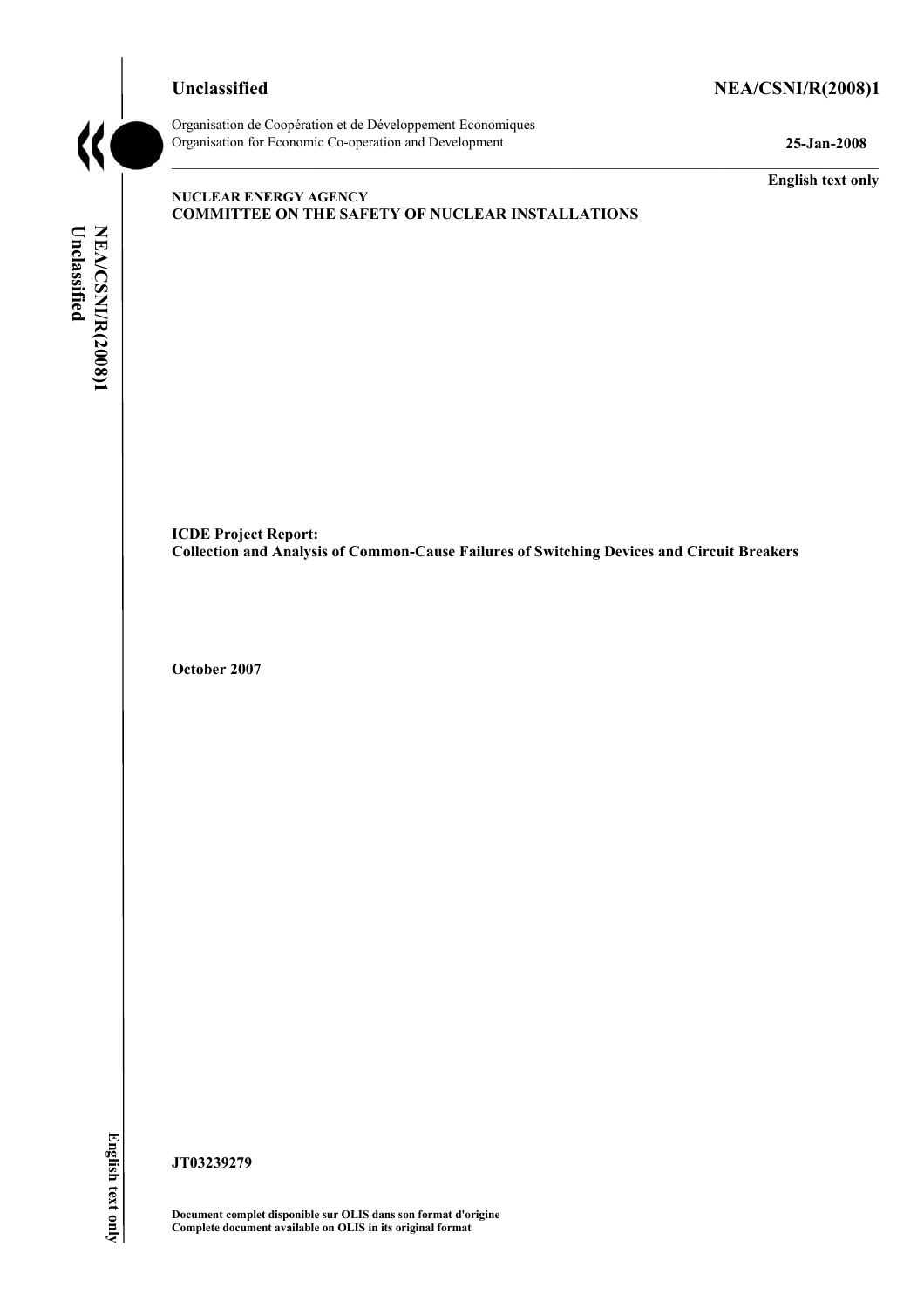#### **ORGANISATION FOR ECONOMIC CO-OPERATION AND DEVELOPMENT**

 The OECD is a unique forum where the governments of 30 democracies work together to address the economic, social and environmental challenges of globalisation. The OECD is also at the forefront of efforts to understand and to help governments respond to new developments and concerns, such as corporate governance, the information economy and the challenges of an ageing population. The Organisation provides a setting where governments can compare policy experiences, seek answers to common problems, identify good practice and work to co-ordinate domestic and international policies.

 The OECD member countries are: Australia, Austria, Belgium, Canada, the Czech Republic, Denmark, Finland, France, Germany, Greece, Hungary, Iceland, Ireland, Italy, Japan, Korea, Luxembourg, Mexico, the Netherlands, New Zealand, Norway, Poland, Portugal, the Slovak Republic, Spain, Sweden, Switzerland, Turkey, the United Kingdom and the United States. The Commission of the European Communities takes part in the work of the OECD.

OECD Publishing disseminates widely the results of the Organisation's statistics gathering and research on economic, social and environmental issues, as well as the conventions, guidelines and standards agreed by its members.

*\* \* \** 

 *This work is published on the responsibility of the Secretary-General of the OECD. The opinions expressed and arguments employed herein do not necessarily reflect the official views of the Organisation or of the governments of its member countries.* 

#### **NUCLEAR ENERGY AGENCY**

The OECD Nuclear Energy Agency (NEA) was established on 1<sup>st</sup> February 1958 under the name of the OEEC European Nuclear Energy Agency. It received its present designation on 20<sup>th</sup> April 1972, when Japan became its first non-European full member. NEA membership today consists of 28 OECD member countries: Australia, Austria, Belgium, Canada, the Czech Republic, Denmark, Finland, France, Germany, Greece, Hungary, Iceland, Ireland, Italy, Japan, Luxembourg, Mexico, the Netherlands, Norway, Portugal, Republic of Korea, the Slovak Republic, Spain, Sweden, Switzerland, Turkey, the United Kingdom and the United States. The Commission of the European Communities also takes part in the work of the Agency.

The mission of the NEA is:

- − to assist its member countries in maintaining and further developing, through international co-operation, the scientific, technological and legal bases required for a safe, environmentally friendly and economical use of nuclear energy for peaceful purposes, as well as
- − to provide authoritative assessments and to forge common understandings on key issues, as input to government decisions on nuclear energy policy and to broader OECD policy analyses in areas such as energy and sustainable development.

 Specific areas of competence of the NEA include safety and regulation of nuclear activities, radioactive waste management, radiological protection, nuclear science, economic and technical analyses of the nuclear fuel cycle, nuclear law and liability, and public information. The NEA Data Bank provides nuclear data and computer program services for participating countries.

 In these and related tasks, the NEA works in close collaboration with the International Atomic Energy Agency in Vienna, with which it has a Co-operation Agreement, as well as with other international organisations in the nuclear field.

#### *©* **OECD 2008**

No reproduction, copy, transmission or translation of this publication may be made without written permission. Applications should be sent to OECD Publishing: *rights@oecd.org* or by fax (+33-1) 45 24 99 30. Permission to photocopy a portion of this work should be addressed to the Centre Français d'exploitation du droit de Copie (CFC), 20 rue des Grands-Augustins, 75006 Paris, France, fax (+33-1) 46 34 67 19, (*contact@cfcopies.com*) or (for US only) to Copyright Clearance Center (CCC), 222 Rosewood Drive Danvers, MA 01923, USA, fax +1 978 646 8600, *info@copyright.com.*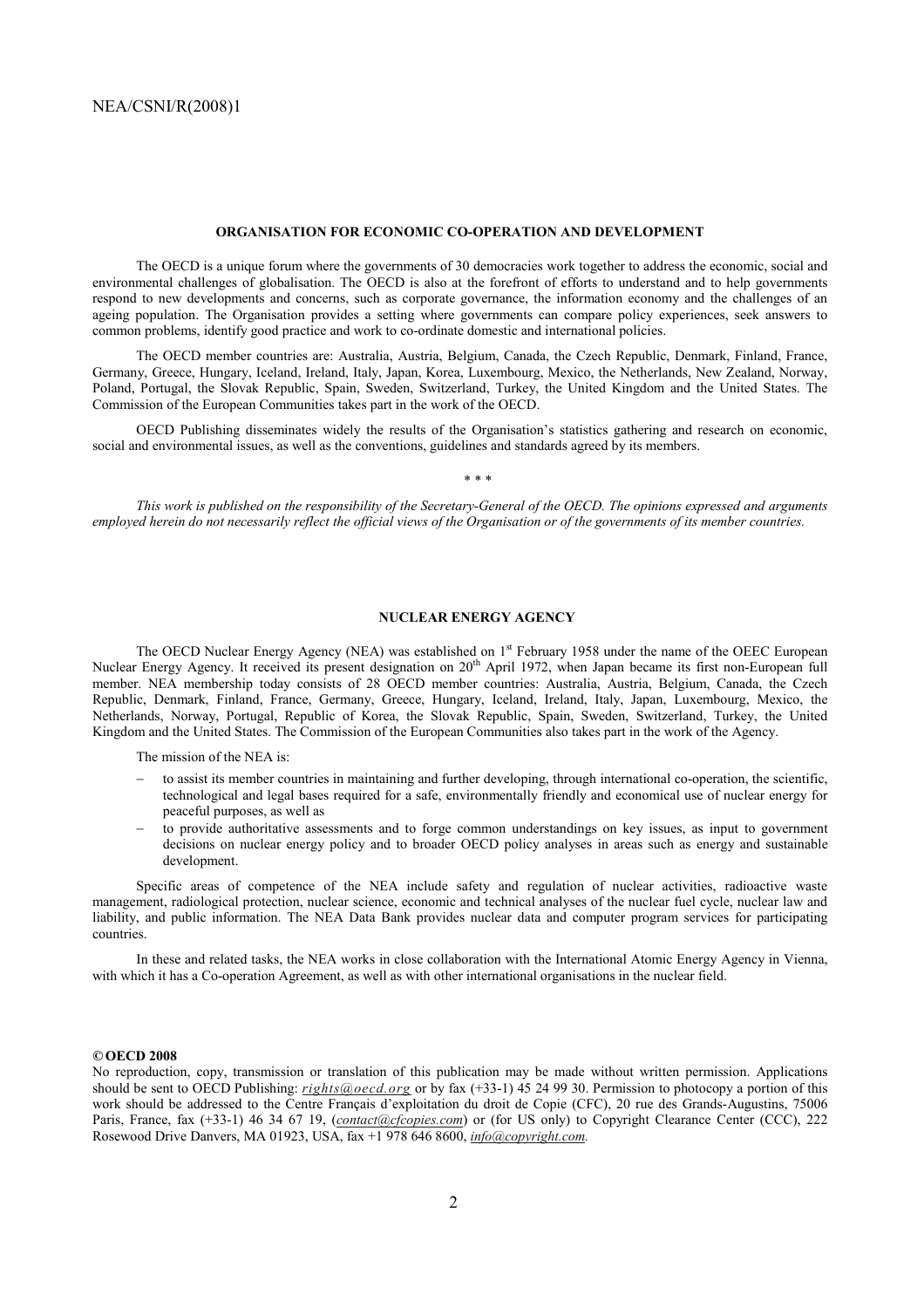#### **COMMITTEE ON THE SAFETY OF NUCLEAR INSTALLATIONS**

The NEA Committee on the Safety of Nuclear Installations (CSNI) is an international committee made up of senior scientists and engineers, with broad responsibilities for safety technology and research programmes, and representatives from regulatory authorities. It was set up in 1973 to develop and co-ordinate the activities of the NEA concerning the technical aspects of the design, construction and operation of nuclear installations insofar as they affect the safety of such installations.

The committee's purpose is to foster international co-operation in nuclear safety amongst the OECD member countries. The CSNI's main tasks are to exchange technical information and to promote collaboration between research, development, engineering and regulatory organisations; to review operating experience and the state of knowledge on selected topics of nuclear safety technology and safety assessment; to initiate and conduct programmes to overcome discrepancies, develop improvements and research consensus on technical issues; to promote the coordination of work that serve maintaining competence in the nuclear safety matters, including the establishment of joint undertakings.

The committee shall focus primarily on existing power reactors and other nuclear installations; it shall also consider the safety implications of scientific and technical developments of new reactor designs.

In implementing its programme, the CSNI establishes co-operative mechanisms with NEA's Committee on Nuclear Regulatory Activities (CNRA) responsible for the program of the Agency concerning the regulation, licensing and inspection of nuclear installations with regard to safety. It also co-operates with NEA's Committee on Radiation Protection and Public Health (CRPPH), NEA's Radioactive Waste Management Committee (RWMC) and NEA's Nuclear Science Committee (NSC) on matters of common interest.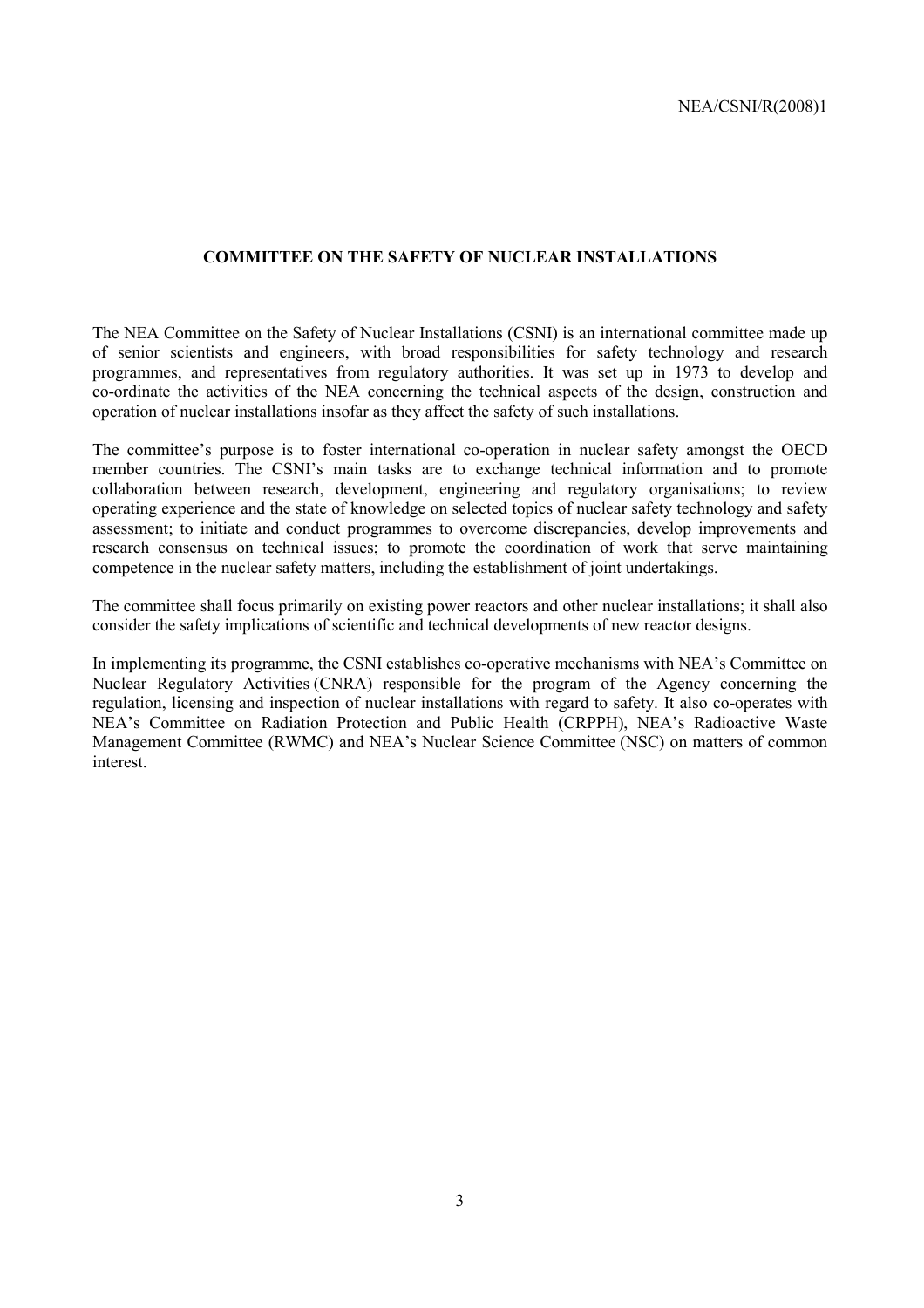#### **PREFACE**

The purpose of the International Common Cause Data Exchange (ICDE) Project is to allow multiple countries to collaborate and exchange Common Cause Failure (CCF) data to enhance the quality of risk analyses that include CCF modelling. Because CCF events are typically rare events, most countries do not experience enough CCF events to perform meaningful analyses. Data combined from several countries, however, yields sufficient data for more rigorous analyses.

The objectives of the ICDE Project are to:

- a) Collect and analyse Common-Cause Failure (CCF) events over the long term so as to better understand such events, their causes, and their prevention;
- b) Generate qualitative insights into the root causes of CCF events which can then be used to derive approaches or mechanisms for their prevention or for mitigating their consequences;
- c) Establish a mechanism for the efficient feedback of experience gained in connection with CCF phenomena, including the development of defenses against their occurrence, such as indicators for risk based inspections;
- d) Generate quantitative insights and record event attributes to facilitate quantification of CCF frequencies in member countries; and
- e) Use the ICDE data to estimate CCF parameters.

The qualitative insights gained from the analysis of CCF events are made available by reports that are distributed openly. It is not the aim of those reports to provide direct access to the CCF raw data recorded in the ICDE databank. The confidentiality of the data is a prerequisite of operating the project. The ICDE database is accessible only to those members of the ICDE Project Working Group who have actually contributed data to the databank.

Database requirements are specified by the members of the ICDE Steering Group and are fixed in the ICDE coding guidelines. It is assumed that the data will be used by the members, e.g., in the context of PSA/PRA reviews and application.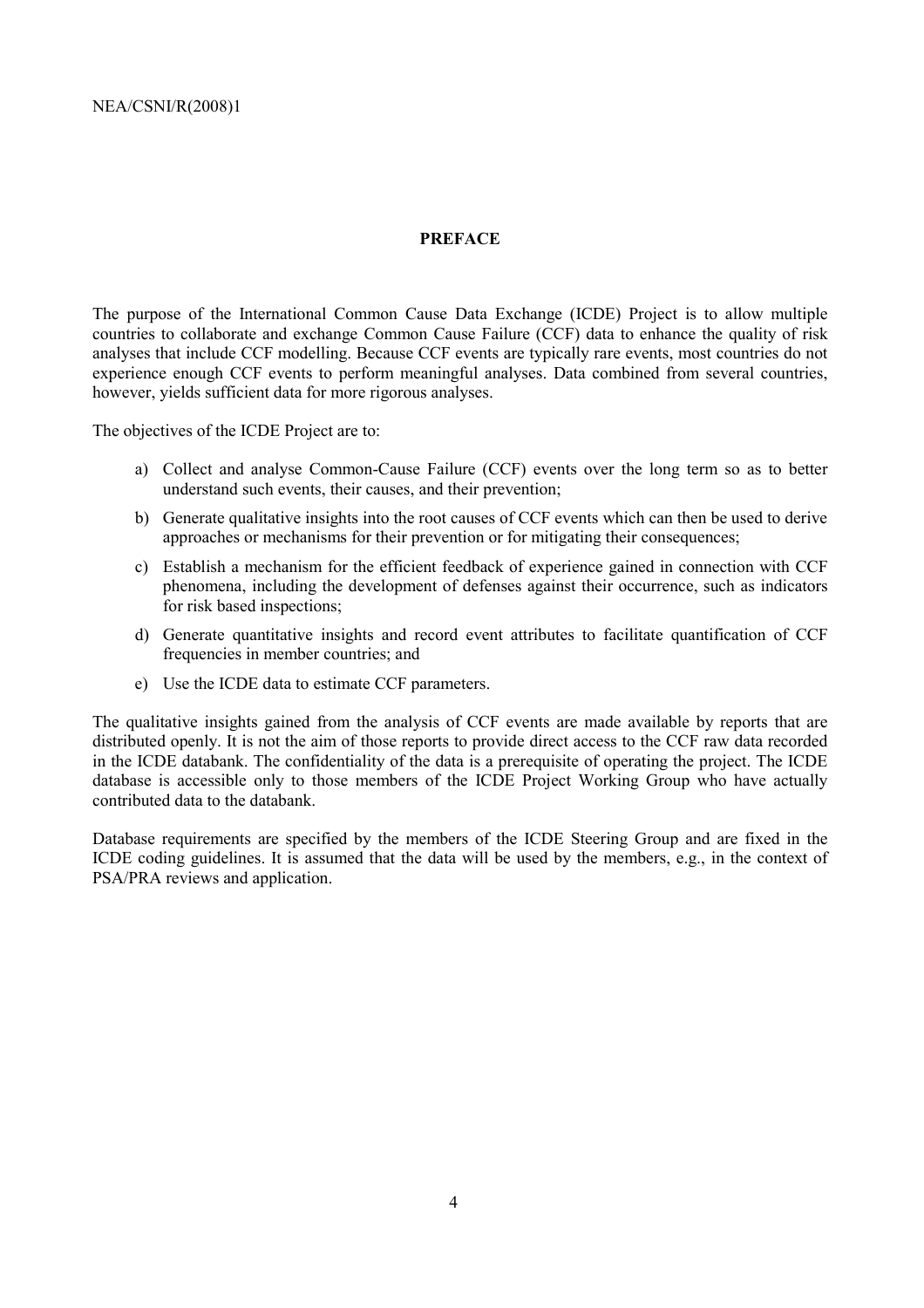#### **ACKNOWLEDGEMENTS**

The following people have significantly contributed to the preparation of this report by their personal effort: Begoña Pereira (Empresarios Agrupados), M<sup>a</sup> Rosa Morales (CSN), Rafael Cid (CSN), Wolfgang Werner (SAC), Albert Kreuser (GRS), Dale Rasmuson (USNRC), and Gunnar Johanson (ESkonsult). In addition, the ICDE Steering Group and the people with whom they liaise in all participating countries are recognized as important contributors to the success of this study. Pekka Pyy has been the administrative NEA officer and contributed to finalising the report.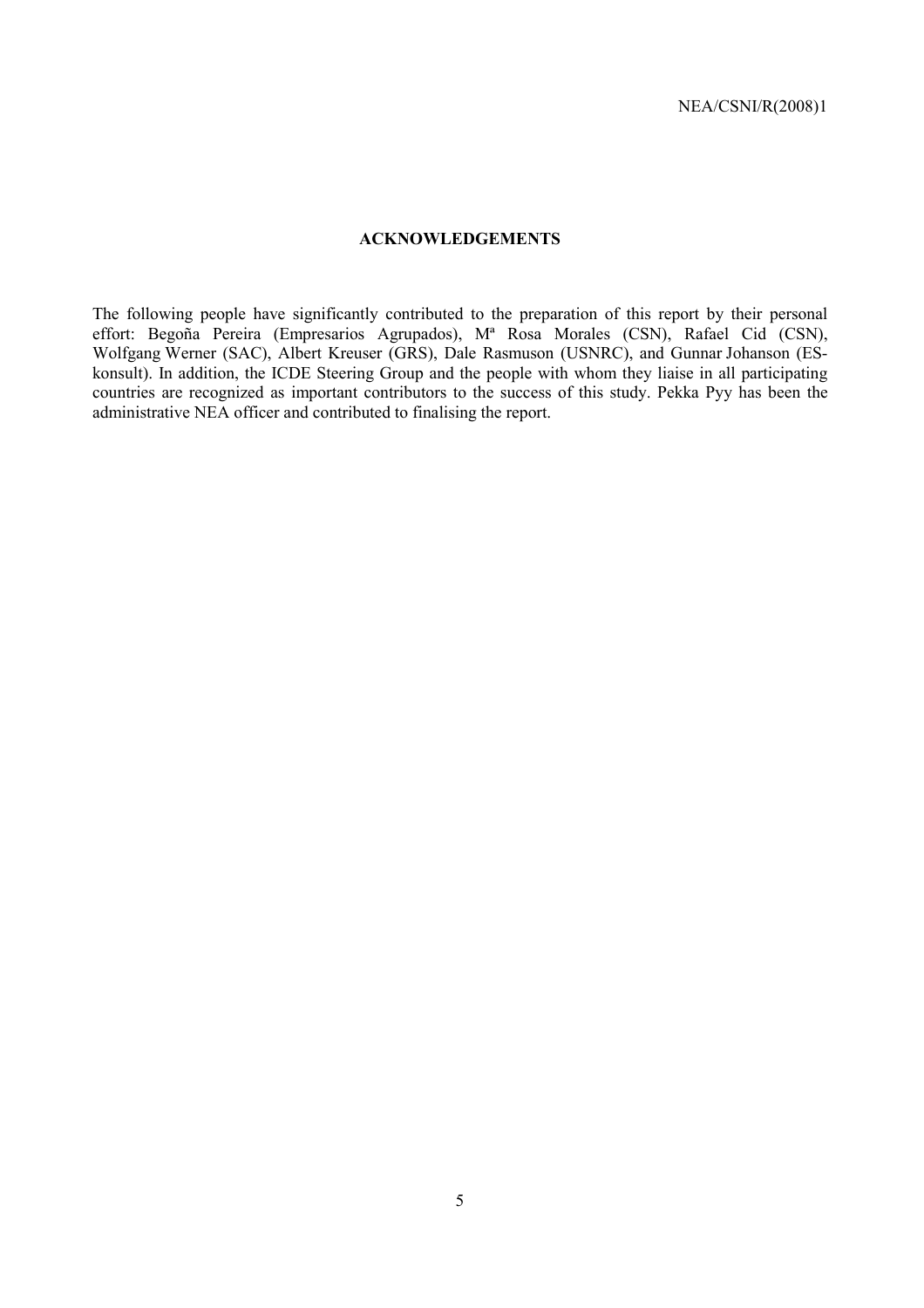### **TABLE OF CONTENTS**

| 1.<br>2.<br>2.1<br>2.2<br>2.3<br>2.4<br>2.5<br>2.6<br>2.7<br>3.<br>$\overline{4}$<br>41<br>4.2<br>4.3<br>5 <sup>7</sup><br>5.1<br>5.2<br>6.<br>61<br>62<br>6.3<br>Root Cause, Coupling Factor, Corrective Action and Detection Method 30<br>6.4<br>6.4.1<br>6.4.2<br>6.4.3<br>6.4.4<br>$7^{\circ}$<br>7.1<br>7.2<br>7.3<br>7.4 |  |  |
|--------------------------------------------------------------------------------------------------------------------------------------------------------------------------------------------------------------------------------------------------------------------------------------------------------------------------------|--|--|
|                                                                                                                                                                                                                                                                                                                                |  |  |
|                                                                                                                                                                                                                                                                                                                                |  |  |
|                                                                                                                                                                                                                                                                                                                                |  |  |
|                                                                                                                                                                                                                                                                                                                                |  |  |
|                                                                                                                                                                                                                                                                                                                                |  |  |
|                                                                                                                                                                                                                                                                                                                                |  |  |
|                                                                                                                                                                                                                                                                                                                                |  |  |
|                                                                                                                                                                                                                                                                                                                                |  |  |
|                                                                                                                                                                                                                                                                                                                                |  |  |
|                                                                                                                                                                                                                                                                                                                                |  |  |
|                                                                                                                                                                                                                                                                                                                                |  |  |
|                                                                                                                                                                                                                                                                                                                                |  |  |
|                                                                                                                                                                                                                                                                                                                                |  |  |
|                                                                                                                                                                                                                                                                                                                                |  |  |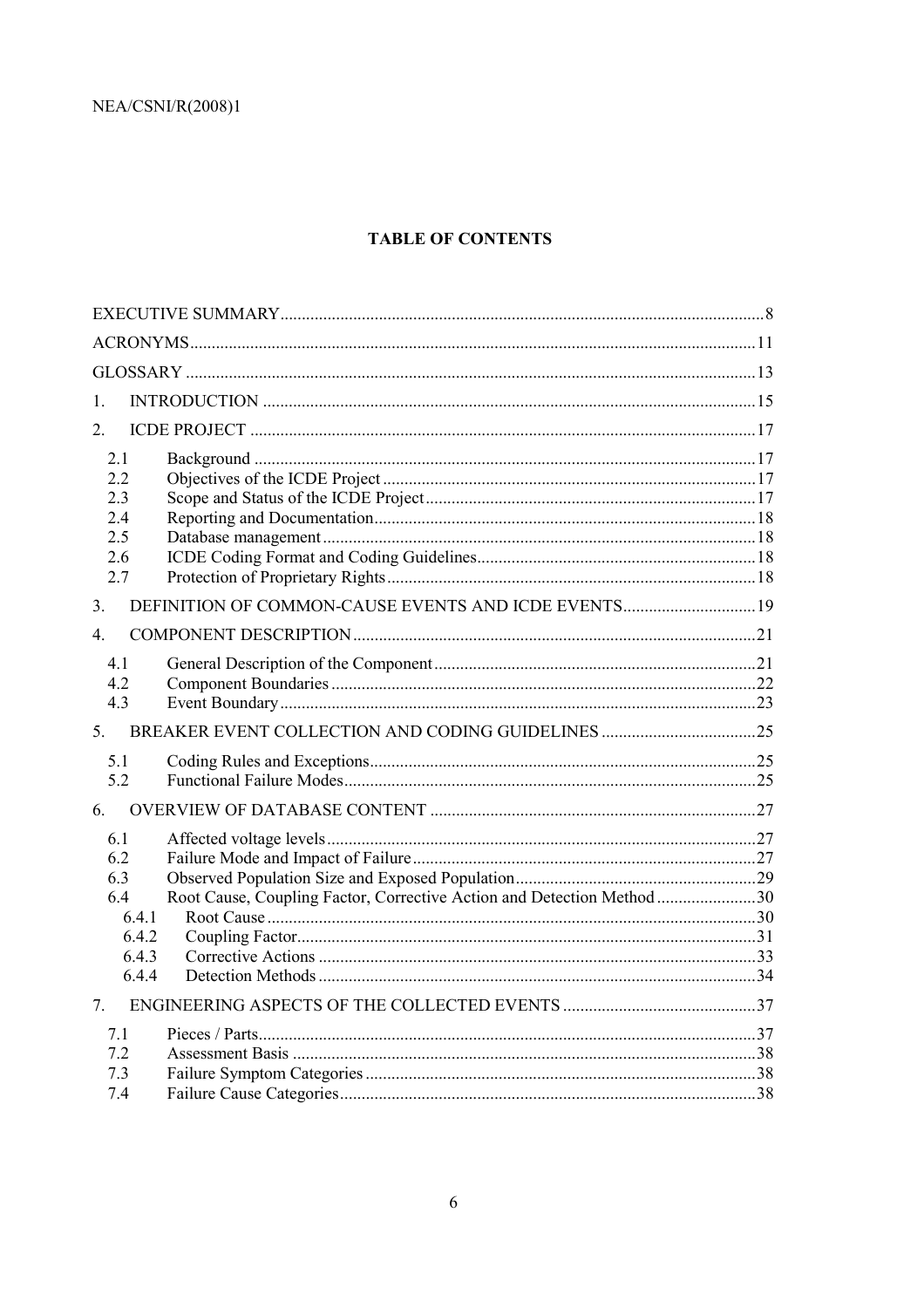| 753 |  |
|-----|--|
|     |  |
|     |  |
|     |  |
|     |  |

# **FIGURES**

### **TABLES**

| Table 3. Exposed components in the observed population / observed population size |  |
|-----------------------------------------------------------------------------------|--|
|                                                                                   |  |
|                                                                                   |  |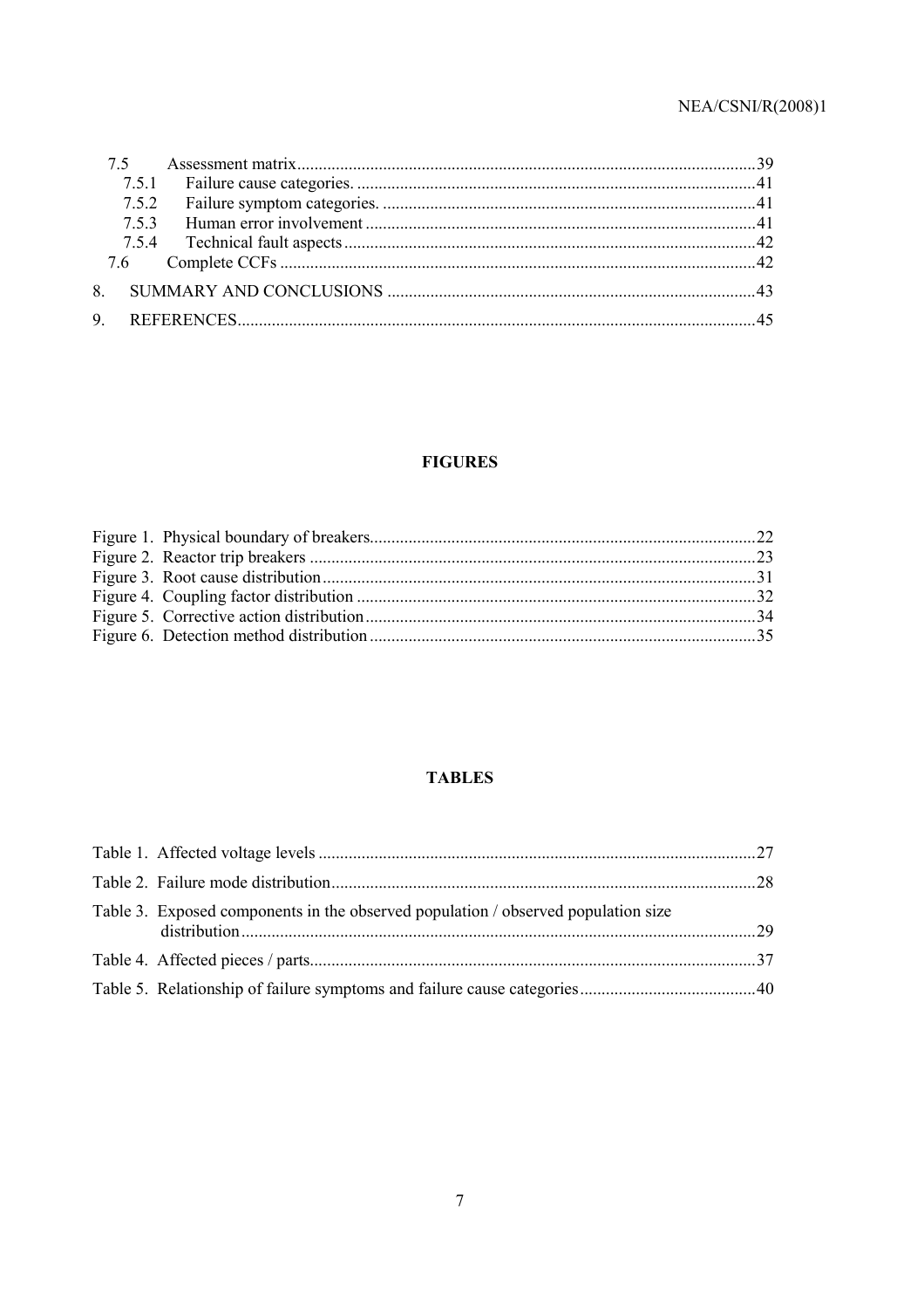#### **EXECUTIVE SUMMARY**

Common-cause-failure (CCF) events can significantly impact the availability of safety systems of nuclear power plants. For this reason, the International Common Cause Failure Data Exchange (ICDE) project was initiated by several countries in 1994. In 1997, CSNI formally approved the carrying out of this project within the OECD NEA framework. The project has successfully operated over four consecutive terms (the current term being 2005-2008). The fifth term has been planned to begin in April 2008.

The objectives of the ICDE are to a) collect and analyse CCF events over the long term so as to better understand such events, their causes, and their prevention; b) to generate qualitative insights into the root causes of CCF events which can then be used to derive approaches or mechanisms for their prevention or for mitigating their consequences; c) to establish a mechanism for the efficient feedback of experience gained in connection with CCF phenomena, including the development of defences against their occurrence such as indicators for risk based inspections; d) to generate quantitative insights and record event attributes to facilitate quantification of CCF frequencies in member countries; and e) to use the ICDE data to estimate CCF parameters. The ICDE Project aims to include all possible events of interest, comprising complete, partial, and incipient CCF events, called "ICDE events". The ICDE events are defined as "Impairment of two or more components with respect to performing a specific function that exists over a relevant time interval and is the direct result of a shared cause."

The ICDE Project has furthermore established a principle that it shares the engineering insights of its analyses through the NEA Committee on Safety of Nuclear Installations (CSNI) by writing public reports of the analysis results of each component.

This report documents a study performed on a set of ICDE events related to switching devices and circuits breakers (CBs). The events studied here had been collected in the ICDE database. Organizations from Canada, Finland, France, Germany, Spain, Sweden, United Kingdom and United States contributed to the exchange. The ICDE Project is the only international effort where large amounts of data from different countries are collected and analysed to draw conclusions about common cause failures.

One-hundred-four (104) ICDE events, exhibiting at least some degree of dependency, and spanning a period from 1983 through 2004, were examined in the study. The data are not necessarily complete for each country through this period. The available information on the events is limited sometimes depending on the detail of description in licensee event reports or plant maintenance sheets. The database contains general statistical information about event attributes like impairment of the components in the observed populations, root cause, coupling factor, detection methods and corrective actions taken. The events contained in the ICDE database were analysed with respect to failure modes, degree of impairment, failure symptoms, failure causes, and technical fault aspects.

Three **failure modes** were specified for CBs in the ICDE coding guidelines: "failure to open", "failure to close," and "spurious operation." The most frequently encountered failure mode of CBs was "failure to close," representing 42 percent of events. "Failure to open" accounts for 35 percent and "failure to remain closed (spurious opening)" for 23 percent of the reported events.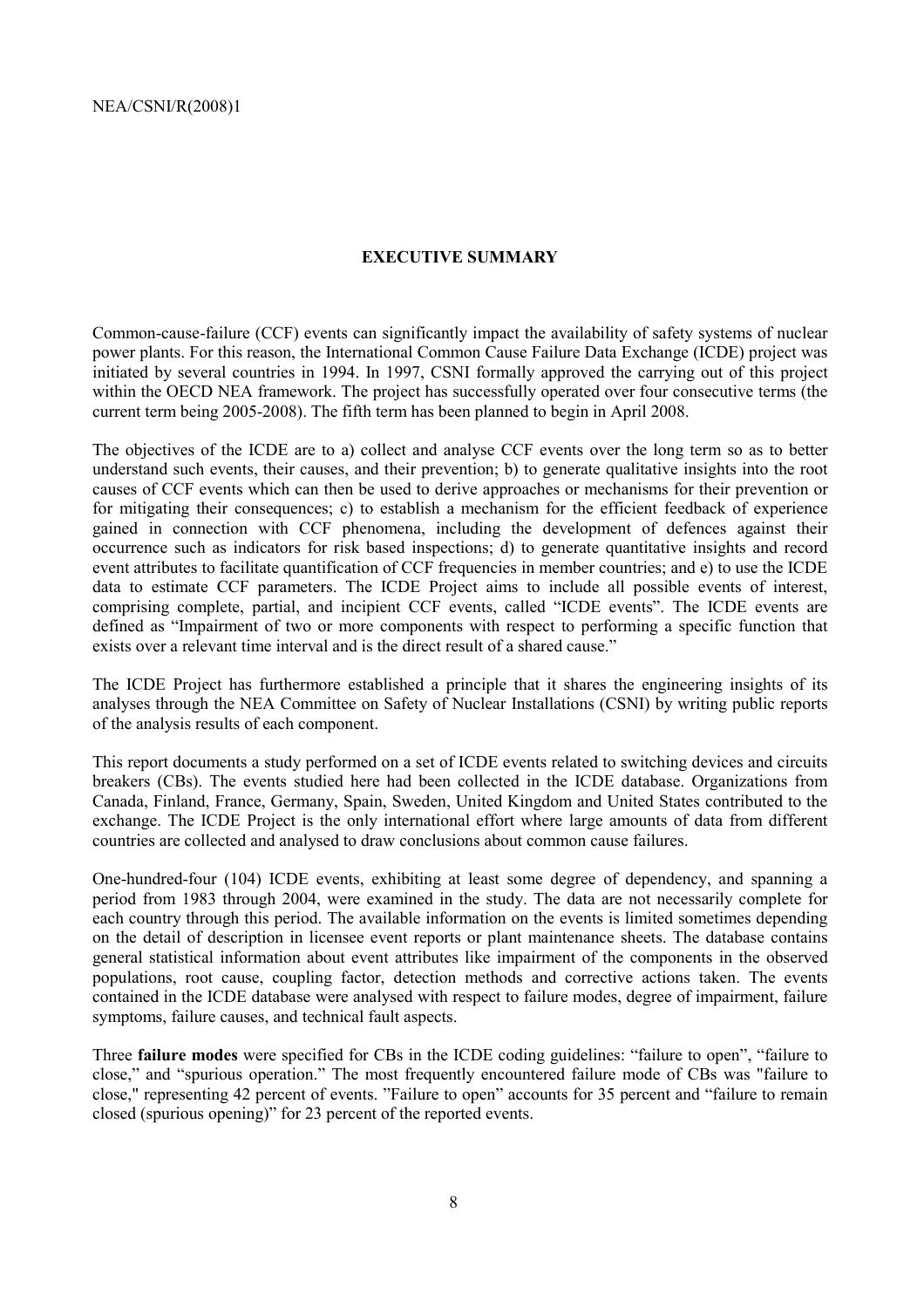**Degree of impairment:** Six of the reported ICDE events were complete CCFs (all redundant components had failed in a short time interval and for the same cause). Partial CCF events i.e. at least two completely failed components in the observed population accounted for 33 percent. The remaining 60 percent of the events are not considered partial common cause failures, but they fall within the definition of an ICDE event.

Dominant **root causes** were "Design, manufacture or construction inadequacy" and "Internal to component piece partî. This is consistent with the most important categories of **coupling factor** (i.e. factor behind dependency between the components) "Hardware" and "Maintenance." Regarding **detection methods**, the dominance of "testing / maintenance" (44 percent of the reported events) suggests that detection of ICDE events is quite successful. However, it can be further improved considering the high percentage of CCF events that were only revealed in demand situation (30 percent). The analysis concluded that good maintenance techniques could detect problems before component failure, even if the problems result from design deficiencies. The most frequently reported **corrective action** was "Specific maintenance / operational procedure" (all the codes in quotation marks represent ICDE coding).

Categorisation of **failure symptoms/manifestations** and **failure causes** was based on the verbal event descriptions and further engineering analysis for 92 ICDE events. The remaining twelve of the 104 events were omitted from this analysis because the degree of confidence about multiple failures resulting from the same cause and/or in a short time interval was low.

Three **failure symptoms/manifestation** types were identified as dominant in the data:

- 1. Movement of the breaker mechanism is impeded by *insufficient/inadequate lubrication*, more than half of them affecting the latching mechanism. This suggests that improvements in the maintenance practices should be concentrated upon checking the status of lubrication more regularly.
- 2. Movement of the breaker mechanism is impeded by *wear, broken, bent, or loose parts, friction, binding, resulting from excessive stress, or faulty installation*. Mechanical wear is the dominant failure mechanism in this failure symptom/ manifestation category. Wear mostly affected the latching mechanism, coils and relays. Besides deficient maintenance/test procedures and practices, insufficient awareness of aging of breaker piece parts also contributes significantly to this category.
- 3. *Various electrical problems*, like defective coils and command circuits, wiring faults, loose wires, poor contacts, blown fuses. Defective coils and defective command circuits are the dominant failure mechanisms in this category. The events are mostly caused by deficiencies in design, construction and manufacturing.

Deficiencies during operation contributed to 48 percent of the **failure causes**, mainly due to *<i><sup><i>Deficient*  $\theta$ </sub></sup> *maintenance procedures/practices*<sup>"</sup> which accounted for 33 percent of the failure causes. In many cases, test and maintenance intervals were too long to detect the failure mechanism before multiple components were affected. The fact that about one third of the failures were detected on demand suggests that testing practices/techniques may not always have been capable of detecting failure mechanisms during their development. The other 52 percent of failure causes were design, construction, manufacturing deficiencies, mainly due to failure cause category "Deficiencies in design of hardware". Most of these failures were caused by *mechanical wear*.

Procedures and maintenance related corrective actions had been taken by the utilities in consequence of 63 percent of the ICDE events, although deficient procedures and maintenance activities were involved in only 33 percent of the events. This suggests that the operators consider that improved procedures and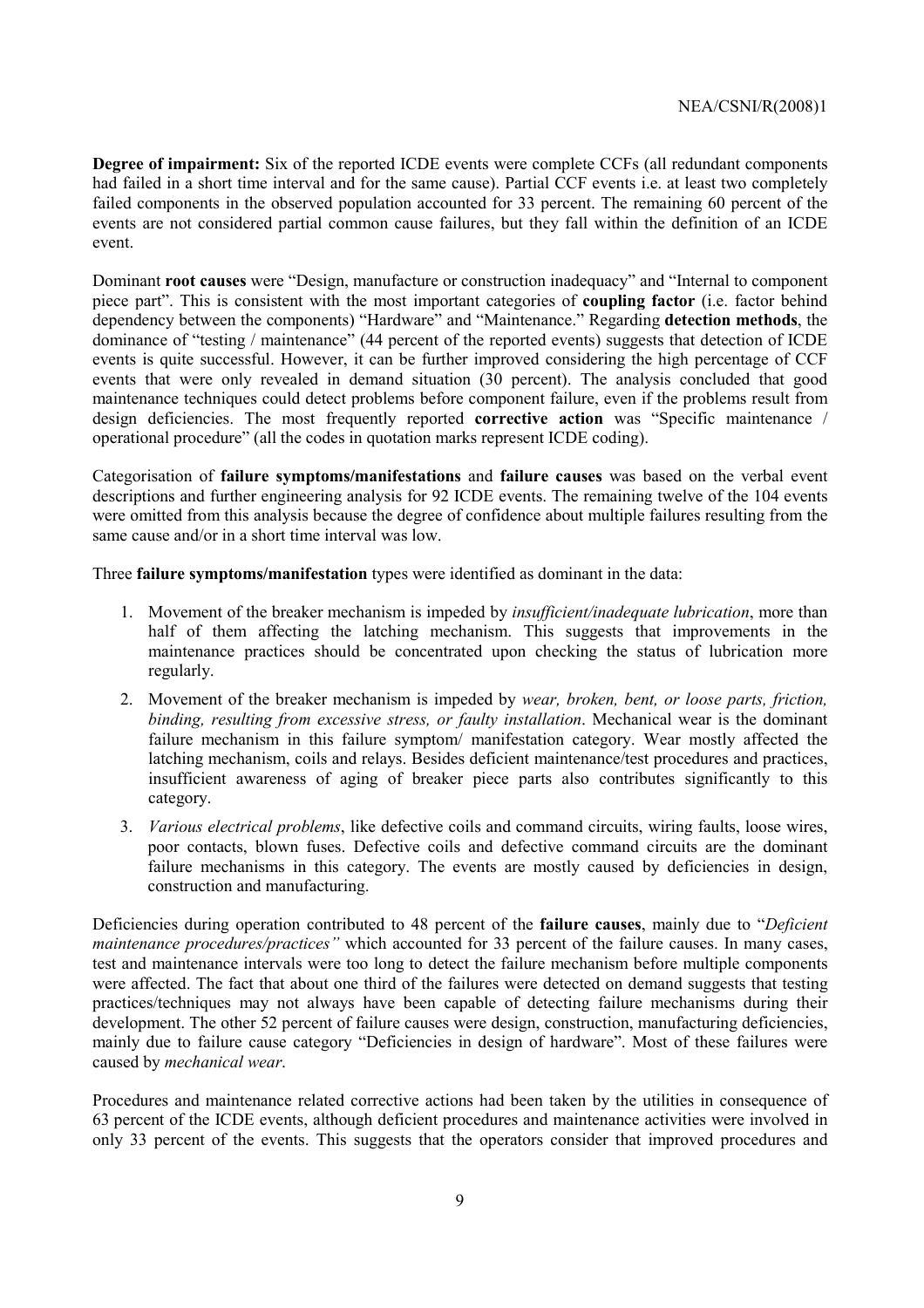maintenance practices can be an effective and efficient defense even against hardware related failures. One example is failures due to the specification of an unsuitable lubricant by the manufacturer; corrective action included the specification of a different lubricant as well as improved maintenance/test procedures and practices.

The high share of the procedure and maintenance related corrective actions underlines the paramount importance of continued reviews and improvements of existing maintenance and operating procedures and practices in order to enhance the plant-specific CCF defence.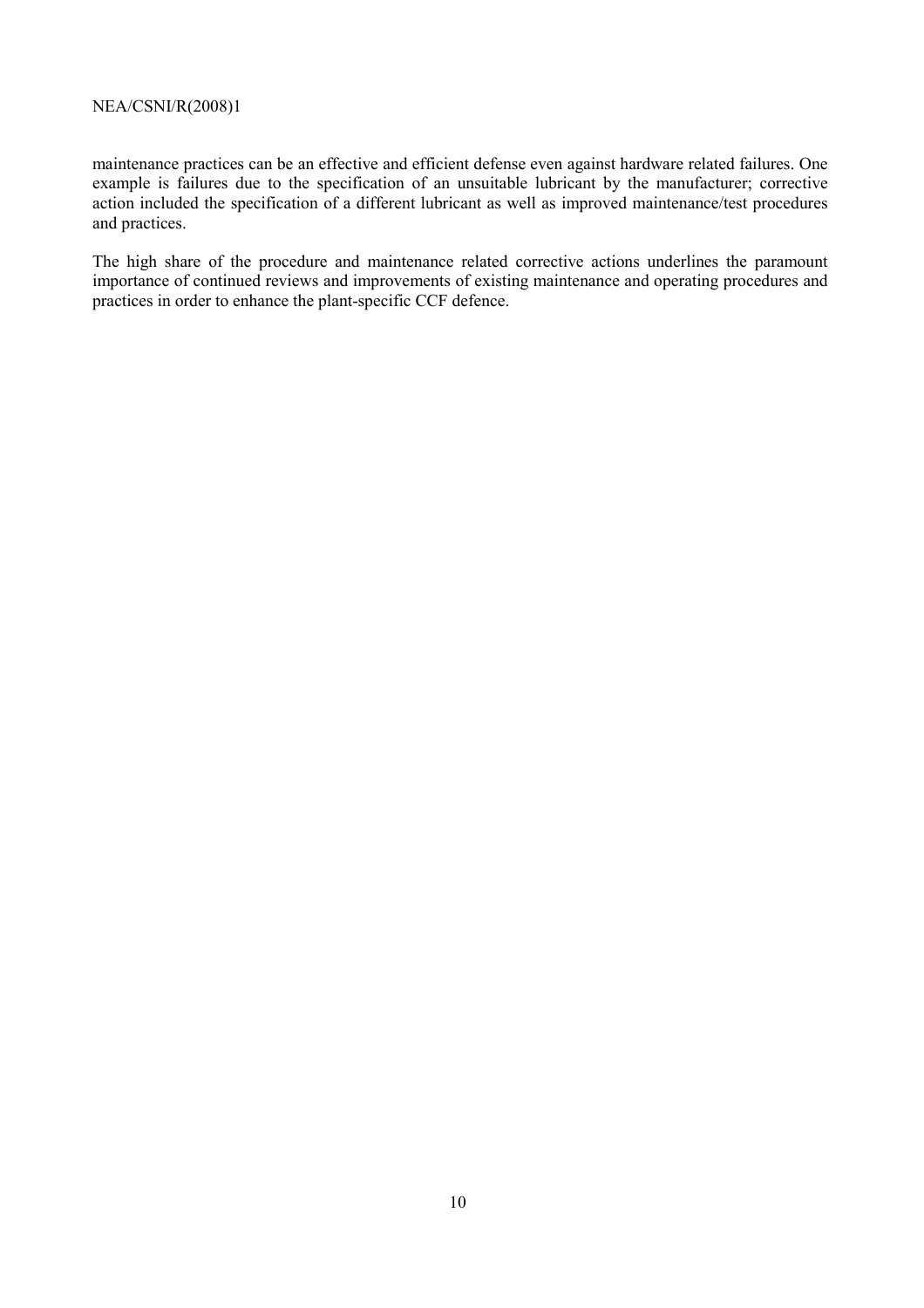### **ACRONYMS**

| <b>Alternating Current</b>                                      |
|-----------------------------------------------------------------|
| <b>Boiling Water Reactor</b>                                    |
| <b>Switching Devices and Circuit Breakers</b>                   |
| Common Cause Failure                                            |
| Canadian Nuclear Safety Commission (Canada)                     |
| Consejo de Seguridad Nuclear (Spain)                            |
| Committee on the Safety of Nuclear Installations                |
| Direct Current (Continuous current)                             |
| <b>Failure to Close</b>                                         |
| Failure to Open                                                 |
| Gesellschaft für Anlagen- und Reaktorsicherheit (Germany)       |
| Health and Safety Executive (UK)                                |
| Hauptabteilung für die Sicherheit der Kernanlagen (Switzerland) |
| <b>Instrumentation and Control</b>                              |
| International Common Cause Failure Data Exchange                |
| <b>Incident Reporting System</b>                                |
| Institut de Radioprotection et de Sûreté Nucléaire (France)     |
| Japan Nuclear Energy Safety Organisation (Japan)                |
| Korea Atomic Energy Research Institute (Republic of Korea)      |
| Loss-of-Coolant Accident                                        |
| Loss of Offsite Power                                           |
| <b>Motor Control Centre</b>                                     |
| Nuclear Energy Agency                                           |
| <b>Nuclear Power Plant</b>                                      |
| Nuclear Regulatory Commission (USA)                             |
| Organization for Economic Cooperation and Development           |
| <b>Observed Population</b>                                      |
| Probabilistic Risk Assessment                                   |
| Probabilistic Safety Assessment                                 |
|                                                                 |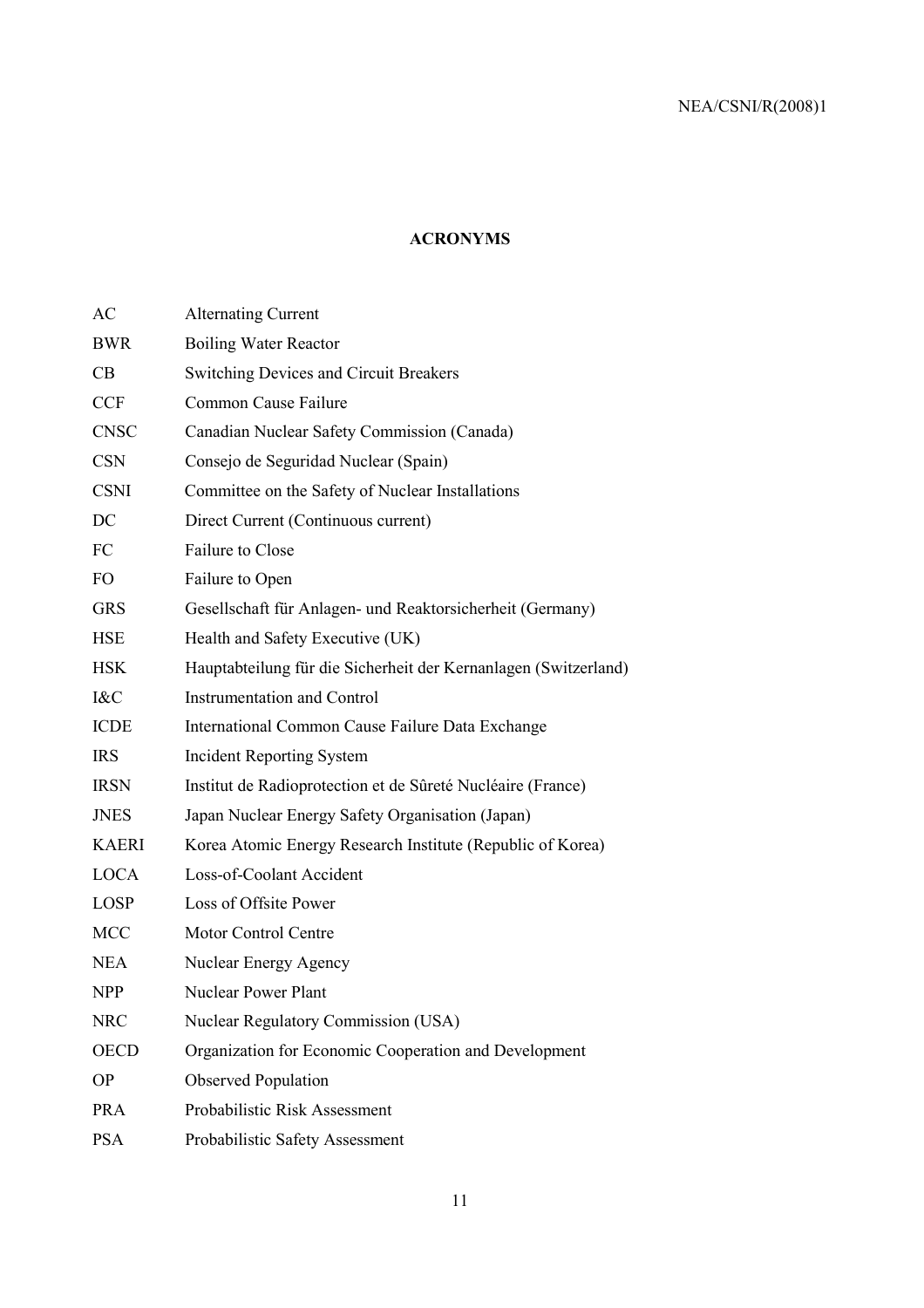| <b>PWR</b>  | <b>Pressurized Water Reactor</b>                         |
|-------------|----------------------------------------------------------|
| <b>RPS</b>  | <b>Reactor Protection System</b>                         |
| <b>RTB</b>  | <b>Reactor Trip Breakers</b>                             |
| <b>SKI</b>  | Sweden Nuclear Inspectorate (Sweden)                     |
| SO.         | Spurious Open                                            |
| <b>STUK</b> | Finish Centre for Radiation and Nuclear Safety (Finland) |
| UV          | Under voltage                                            |
|             |                                                          |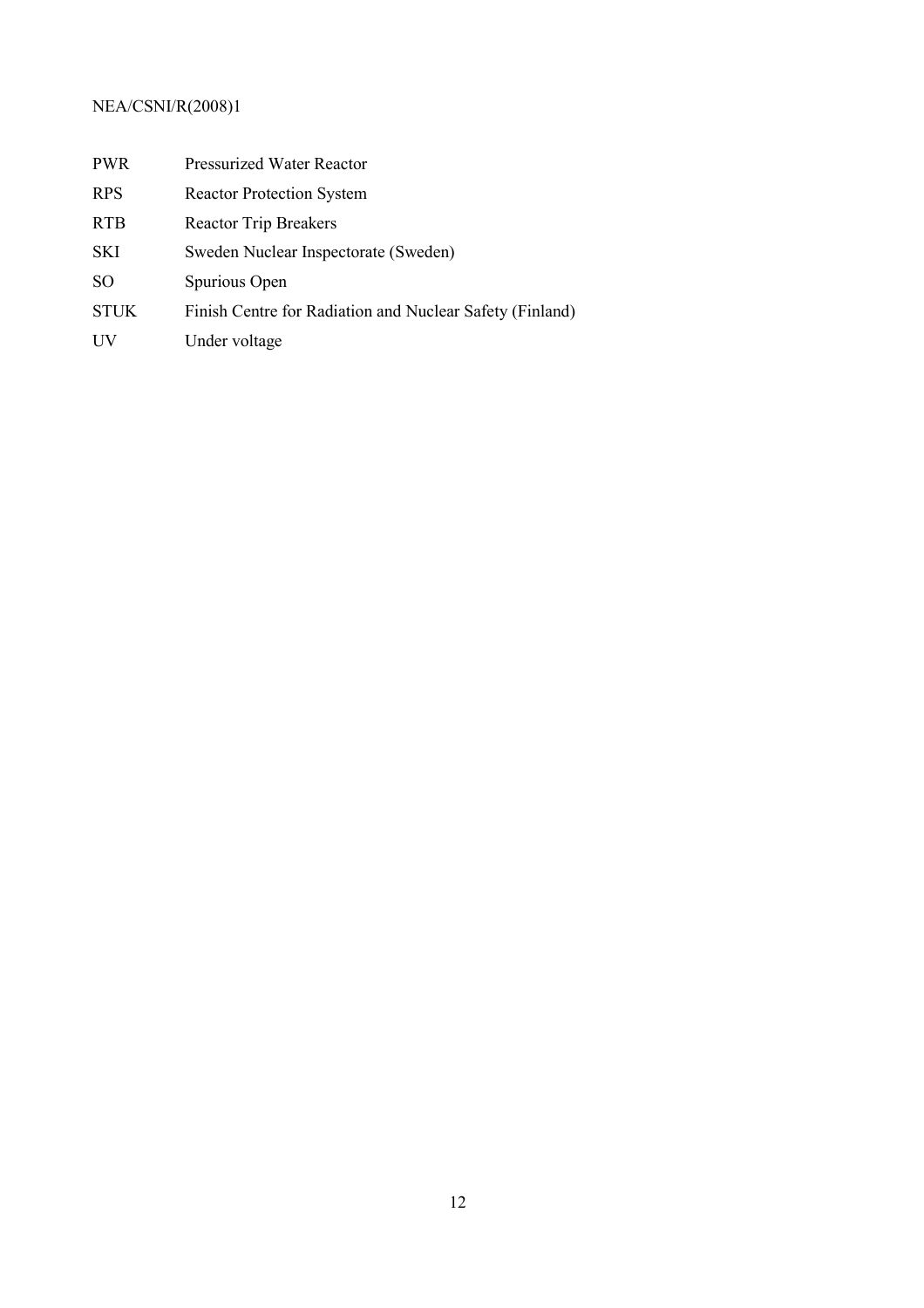#### **GLOSSARY**

#### (Ref. 2 to 5)

*Common Cause Event*: A dependent failure in which two or more component fault states exist simultaneously, or within a short time interval, and are a direct result of a shared cause.

*Complete failure*. The component has completely failed and will not perform its function. For example, if the cause prevented a pump from starting, the pump has completely failed and impairment would be complete. If the description is vague this code is assigned in order to be conservative.

*Component*: An element of plant hardware designed to provide a particular function.

*Component Boundary:* The component boundary encompasses the set of piece parts that are considered to form the component.

*Coupling Factor/Mechanism:* The coupling factor field describes the mechanism that ties multiple impairments together and identifies the influences that created the conditions for multiple components to be affected.

*Defence*: Any operational, maintenance, and design measures taken to diminish the probability and/or consequences of common-cause failures.

*Exposed Population (EP)*: A set of similar or identical components actually having been exposed to the specific common causal mechanism in an actually observed CCF event.

*Failure*: The component is not capable of performing its specified operation according to a success criterion.

*Failure Mechanism*: The history describing the events and influences leading to a given failure.

*Failure Mode*: The failure mode describes the function the components failed to perform.

*Degraded*: The component is capable of performing the major portion of the safety function, but parts of it are degraded. For example, high bearing temperatures on a pump will not completely disable a pump, but it increases the potential for failing within the duration of its mission.

*ICDE Event:* Impairment 1) of two or more components (with respect to performing a specific function) that exists over a relevant time interval 2) and is the direct result of a shared cause.

*Incipient*: The component is capable of performing the safety function, but parts of it are in a state that - if not corrected - would lead to a degraded state. For example, a pump-packing leak, that does not prevent the pump from performing its function, but could develop to a significant leak.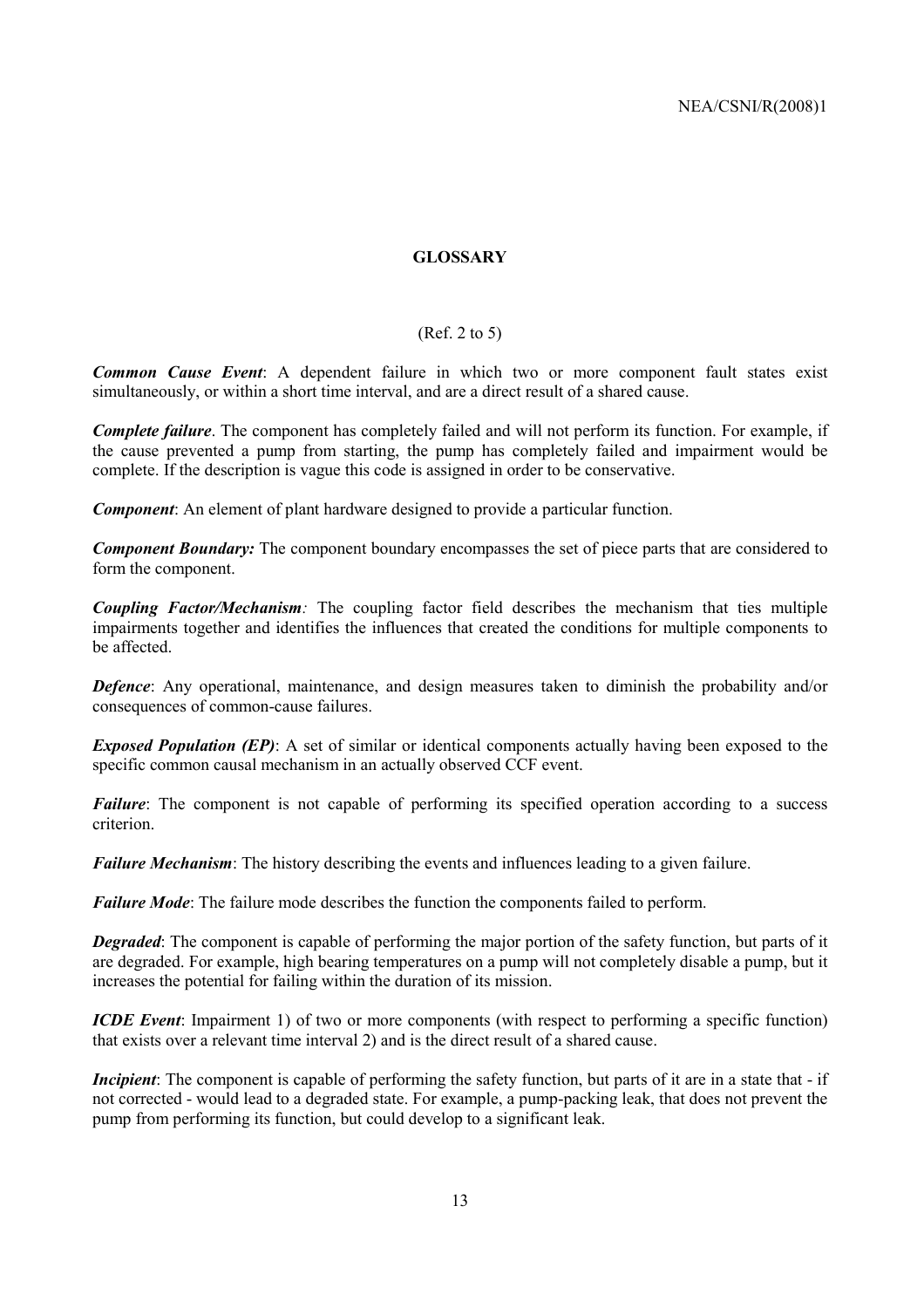*Observed Population (OP)*: A set of similar or identical components that are considered to have a potential for failure due to a common cause. A specific OP contains a fixed number of components. Sets of similar OPs form the statistical basis for calculating common cause failure rates or probabilities.

*Root Cause*: The most basic reason for a component failure, which, if corrected, could prevent recurrence. The identified root cause may vary depending on the particular defensive strategy adopted against the failure mechanism.

*Shared-Cause Factor*: The shared cause factor allows the analyst to express his degree of confidence about the multiple impairments resulting from the same cause.

*Timing Factor*: This is a measure of the "simultaneity" of multiple impairments. This can be viewed as an indication of the strength-of-coupling in synchronizing failure times.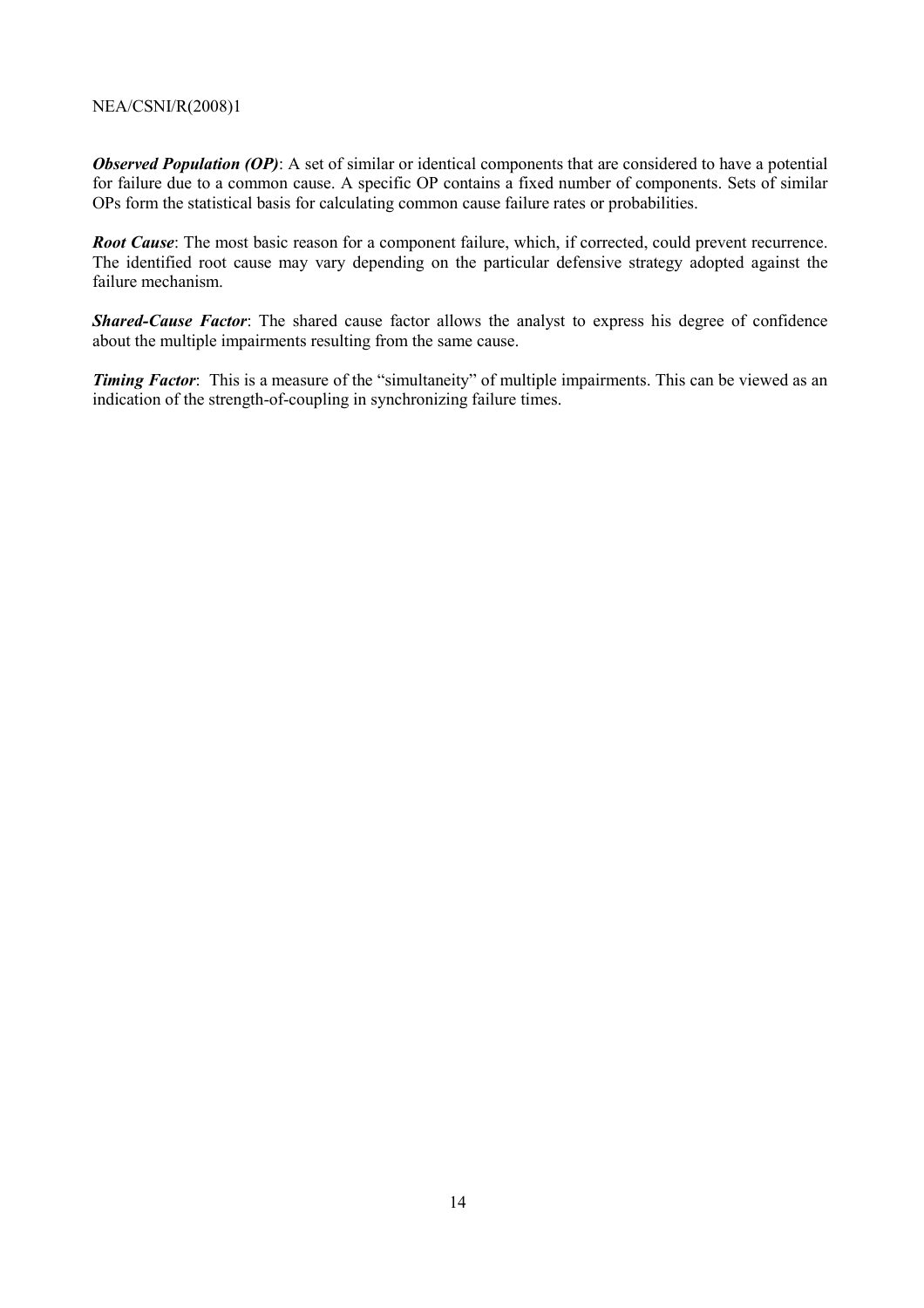#### **1. INTRODUCTION**

This report presents an overview of the exchange of common cause failure (CCF) data of switching devices and circuit breakers (CB) among several countries. The objectives of this report are:

- To describe the data profile in the ICDE database for CB and to develop qualitative insights in the nature of the reported events, expressed by root causes, coupling factors, and corrective actions; and
- To develop the failure mechanisms and phenomena involved in the events, their relationship to the root causes, and possibilities for improvement.

The ICDE Project was organized to exchange CCF data among countries. A brief description of the project, its objectives, and the participating countries, is given in Section 2. Section 3 presents the definition of common cause failure and the ICDE event definitions. Section 4 presents a description of the CB, and Section 5 summarizes the coding guidelines for this component. Sections 6 and 7 contain the results of the study. Section 8 contains the summary and conclusions of the study.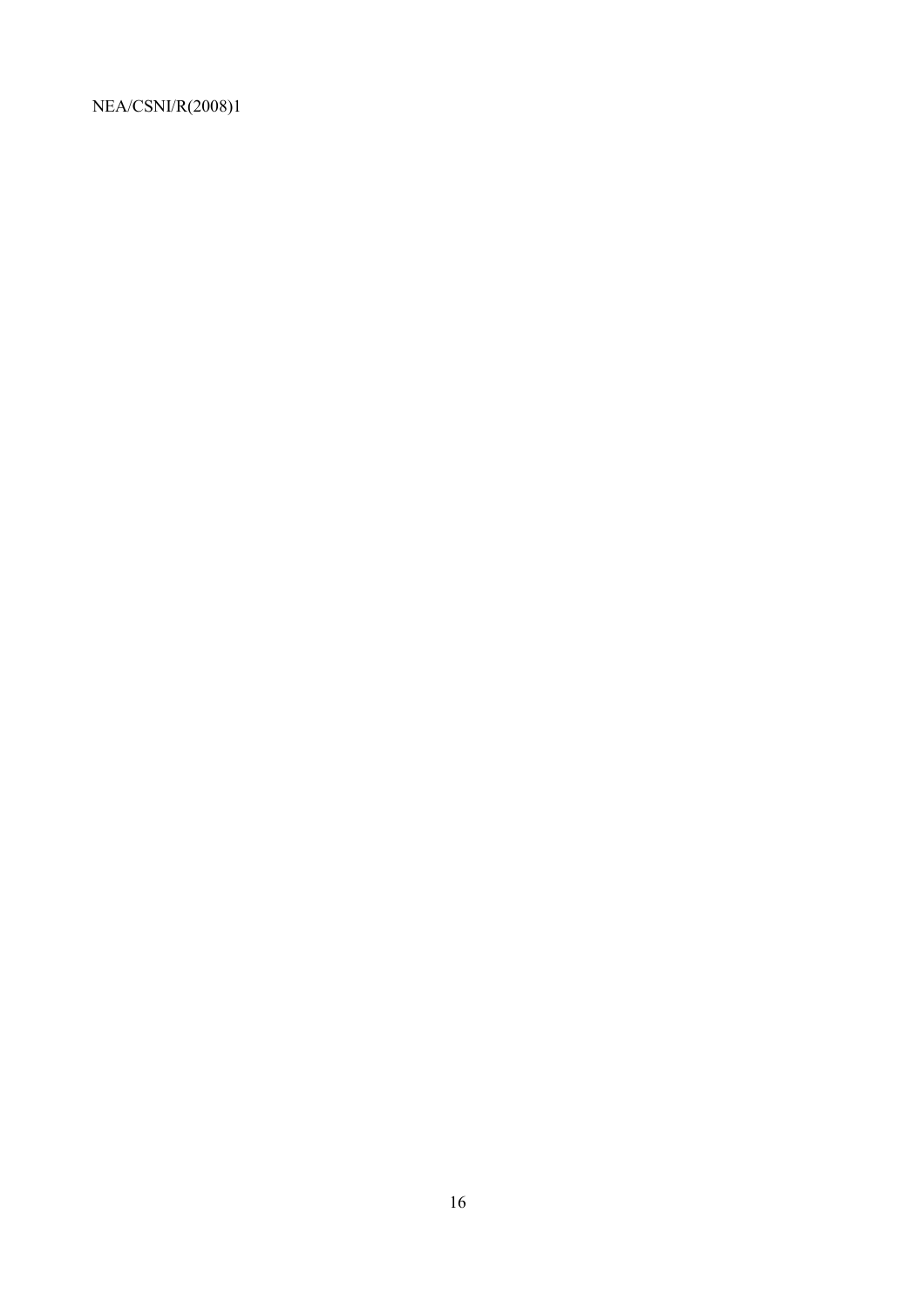### **2. ICDE PROJECT**

#### **2.1 Background**

Common-cause-failure (CCF) events can significantly impact the availability of safety systems of nuclear power plants. In recognition of this, CCF data are systematically being collected and analysed in several countries. A serious obstacle to the use of national qualitative and quantitative data collections by other countries is that the criteria and interpretations applied in the collection and analysis of events and data differ among the various countries. A further impediment is that descriptions of reported events and their root causes and coupling factors, which are important to the assessment of the events, are usually written in the native language of the countries where the events were observed.

To overcome these obstacles, the preparation for the international common-cause data exchange (ICDE) project was initiated in August of 1994. Since April 1998, the OECD/NEA has formally operated the project. The Phase II had an agreement period covered years 2000-2002, phase III covered the period 2002-2005 and phase IV 2005-2008. Member countries under the Phase IV Agreement of OECD/NEA and the organizations representing them in the project are: Canada (CNSC), Finland (STUK), France (IRSN), Germany (GRS), Japan (JNES), Korea (KAERI), Spain (CSN), Sweden (SKI), Switzerland (HSK), United Kingdom (HSE), and United States (NRC). Phase V is planned to begin in April 2008.

#### **2.2 Objectives of the ICDE Project**

The objective of the ICDE activity is to provide a framework for a multinational co-operation:

- a) collect and analyse Common-Cause Failure (CCF) events over the long term so as to better understand such events, their causes, and their prevention;
- b) generate qualitative insights into the root causes of CCF events which can then be used to derive approaches or mechanisms for their prevention or for mitigating their consequences;
- c) establish a mechanism for the efficient feedback of experience gained in connection with CCF phenomena, including the development of defences against their occurrence, such as indicators for risk based inspections;
- d) generate quantitative insights and record event attributes to facilitate quantification of CCF frequencies in member countries; and
- e) use the ICDE data to estimate CCF parameters.

#### **2.3 Scope and Status of the ICDE Project**

The ICDE Project aims to include all possible events of interest, comprising complete, partial, and incipient CCF events, called "ICDE events" in this report. The project covers the key components of the main safety systems, including centrifugal pumps, diesel generators, motor operated valves, power operated relief valves, safety relief valves, check valves, batteries, control rod drive mechanisms (CRDA), circuit breakers, level measurement, heat exchangers, etc.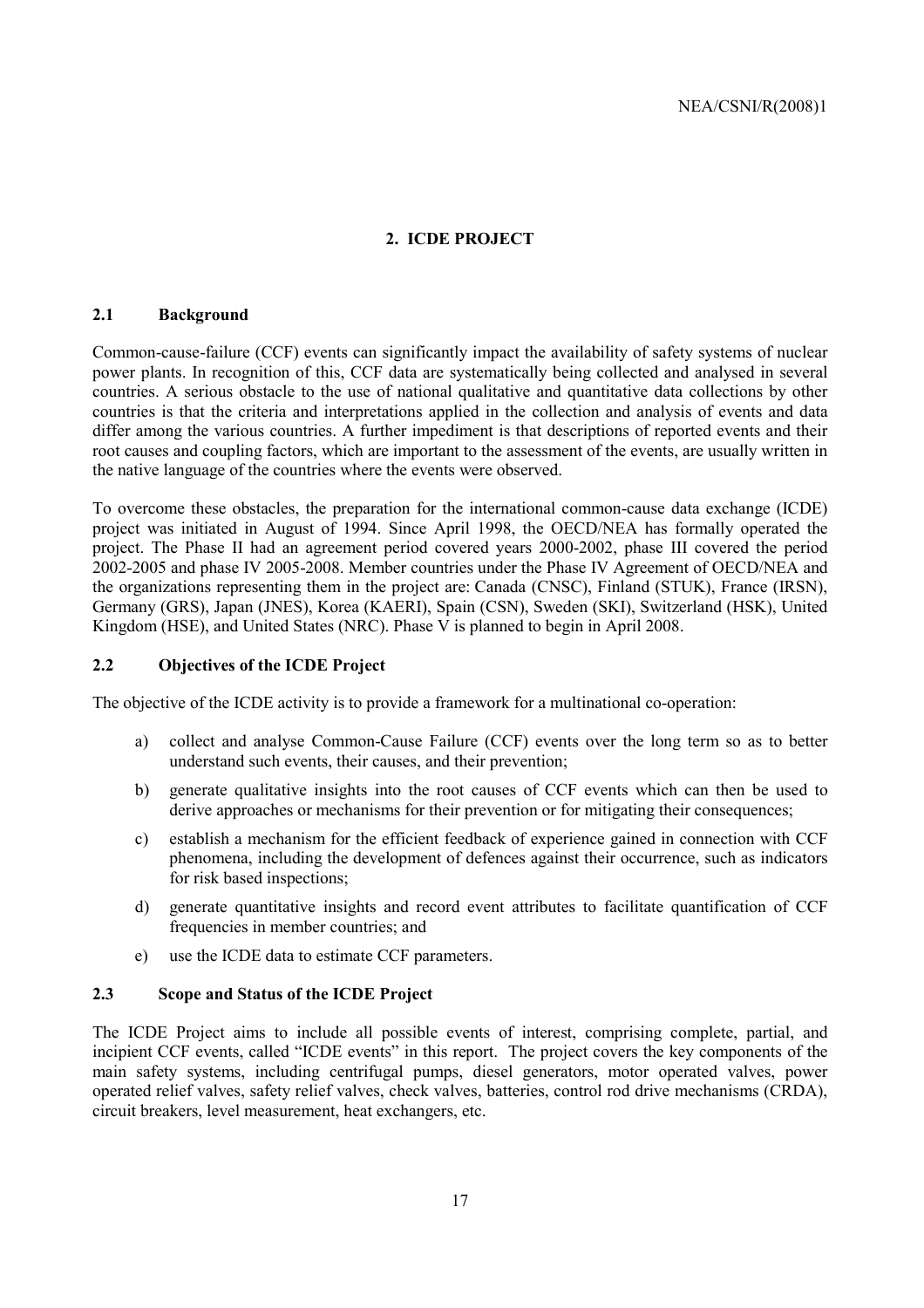CSNI reports have been produced for centrifugal pumps, diesel generators; motor operated valves, safety & relief valves, check valves and batteries (See section 2.4). This report is about switchgear and breakers. Reports on level measurement equipment and control rod drive assemblies will be finalised in 2008. Work on heat exchangers has started and will continue during the fifth ICDE project period 2008-2011.

#### **2.4 Reporting and Documentation**

The ICDE project has produced the following reports, which can be accessed through the OECD/NEA CSNI web site for CSNI reports [1]:

- Collection and analysis of common-cause failure of centrifugal pumps [NEA/CSNI/R(99)2]. Issued September 1999.
- Collection and analysis of common-cause failure of emergency diesel generators [NEA/CSNI/R(2000)20]. Issued May 2000.
- Collection and analysis of common-cause failure of motor-operated valves [NEA/CSNI/R(2001)10]. Issued February 2001.
- Collection and analysis of common-cause failure of safety valves and relief valves [NEA/CSNI/R(2002)19]. Issued October 2002.
- Collection and analysis of common-cause failure of check valves [NEA/CSNI/R(2003)15]. Issued February 2003.
- Collection and analysis of common-cause failure of batteries [NEA/CSNI/R(2003)19]. Issued September 2003.
- ICDE General Coding Guidelines [NEA/CSNI/R(2004)4]. Issued January 2004.
- Proceedings of ICDE Workshop on the qualitative and quantitative use of ICDE Data [NEA/CSNI/R(2001)8]. Issued November 2002.

#### **2.5 Database management**

Data are collected in an MS.NET based database implemented and maintained at ES-Konsult, Sweden, the appointed ICDE Operating Agent. The database is regularly updated. It is operated by the Operating Agent following the decisions of the ICDE Steering Group.

#### **2.6 ICDE Coding Format and Coding Guidelines**

Data collection guidelines have been developed during the project and are continually revised. They describe the methods and documentation requirements necessary for the development of the ICDE databases and reports. The format for data collection is described in the general coding guideline and in the component specific guidelines. Component specific guidelines are developed for all analysed component types as the ICDE plans evolve [2].

#### **2.7 Protection of Proprietary Rights**

Procedures for protecting confidential information have been developed and are documented in the Terms and Conditions of the ICDE project [6]. The co-ordinators in the participating countries are responsible for maintaining proprietary rights according to the stipulations in the ICDE Terms and Conditions [6]. The data collected in the database are password protected and are only available to ICDE participants who have provided data.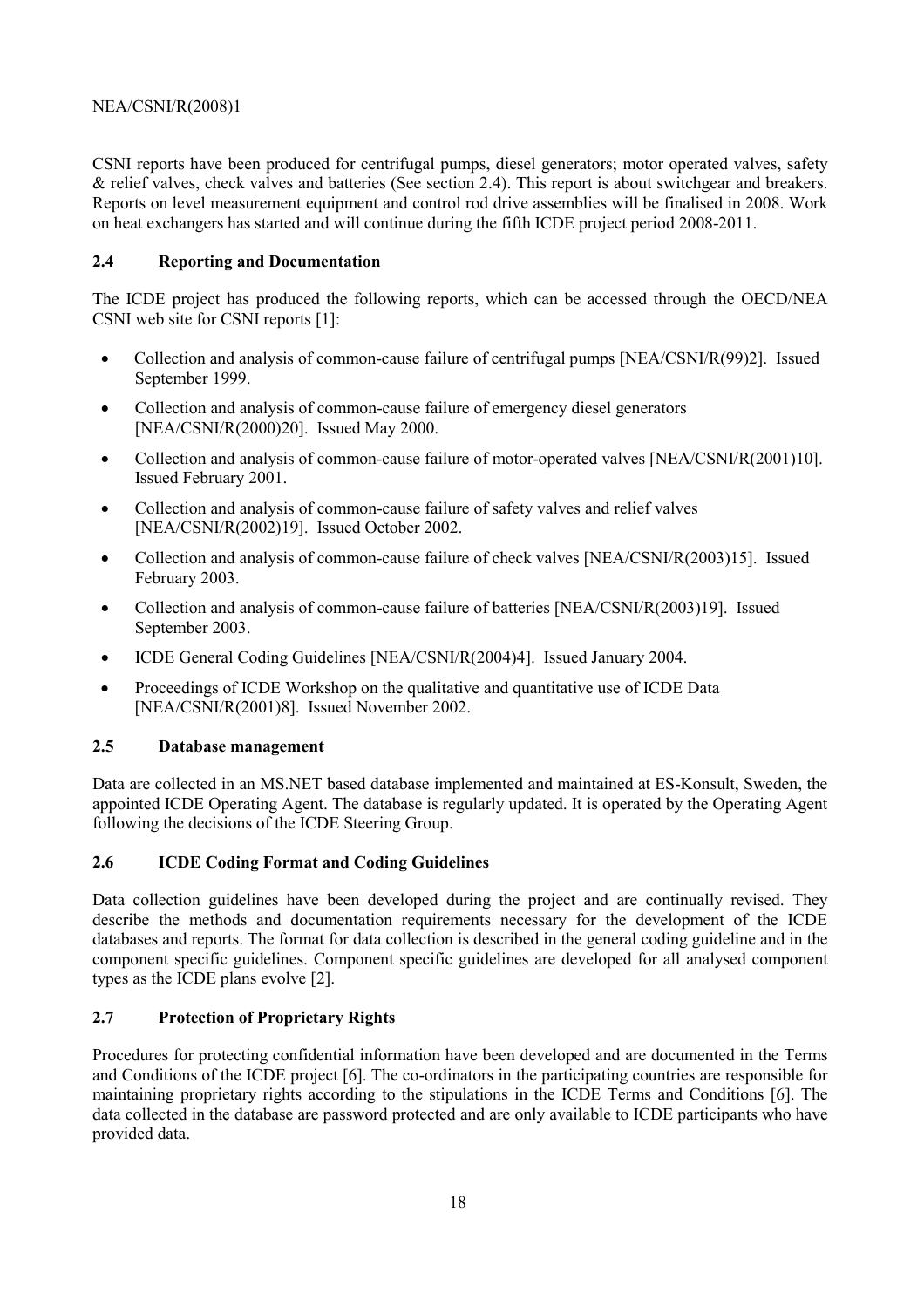#### **3. DEFINITION OF COMMON-CAUSE EVENTS AND ICDE EVENTS**

In the modelling of common-cause failures in systems consisting of several redundant components, two kinds of events are identified:

- Unavailability of a specific set of components of the system, due to a common dependency, for example on a support function. If such dependencies are known, they can be explicitly modelled in a PSA.
- Unavailability of a specific set of components of the system due to shared causes that are not explicitly represented in the system logic model. Such events are also called "residual" CCFs, and are incorporated in PSA analyses by parametric models.

There is no rigid borderline between the two types of CCF events. There are examples in the PSA literature of CCF events that are explicitly modelled in one PSA and are treated as residual CCF in other PSAs (for example, CCF of auxiliary feed-water pumps due to steam binding, resulting from leaking check valves).

Several definitions of CCF events can be found in the literature, for example, "Common Cause Failure Data Collection and Analysis System, Vol. 1, NUREG/CR-6268": [3]

• Common-Cause Event: A dependent failure in which two or more component fault states exist simultaneously, or within a short time interval, and are a direct result of a shared cause.

The data collection in the ICDE project comprises complete as well as potential CCF. To include all events of interest, an 'ICDE event' is defined as follows:

• ICDE Event: Impairment1 of two or more components (with respect to performing a specific function) that exists over a relevant time interval 2 and is the direct result of a shared cause.

The ICDE data analysts may add interesting events that fall outside the ICDE event definition but are examples of recurrent - eventually non random - failures.

 $\mathbf{1}$ Possible attributes of impairment are the following:

<sup>•</sup> Complete failure of the component to perform its function

<sup>•</sup> Degraded ability of the component to perform its function

<sup>•</sup> Incipient failure of the component

Default is component is working according to specifications.

<sup>2</sup> Relevant time interval: two pertinent inspection periods (for the particular impairment) or if unknown, a scheduled outage period.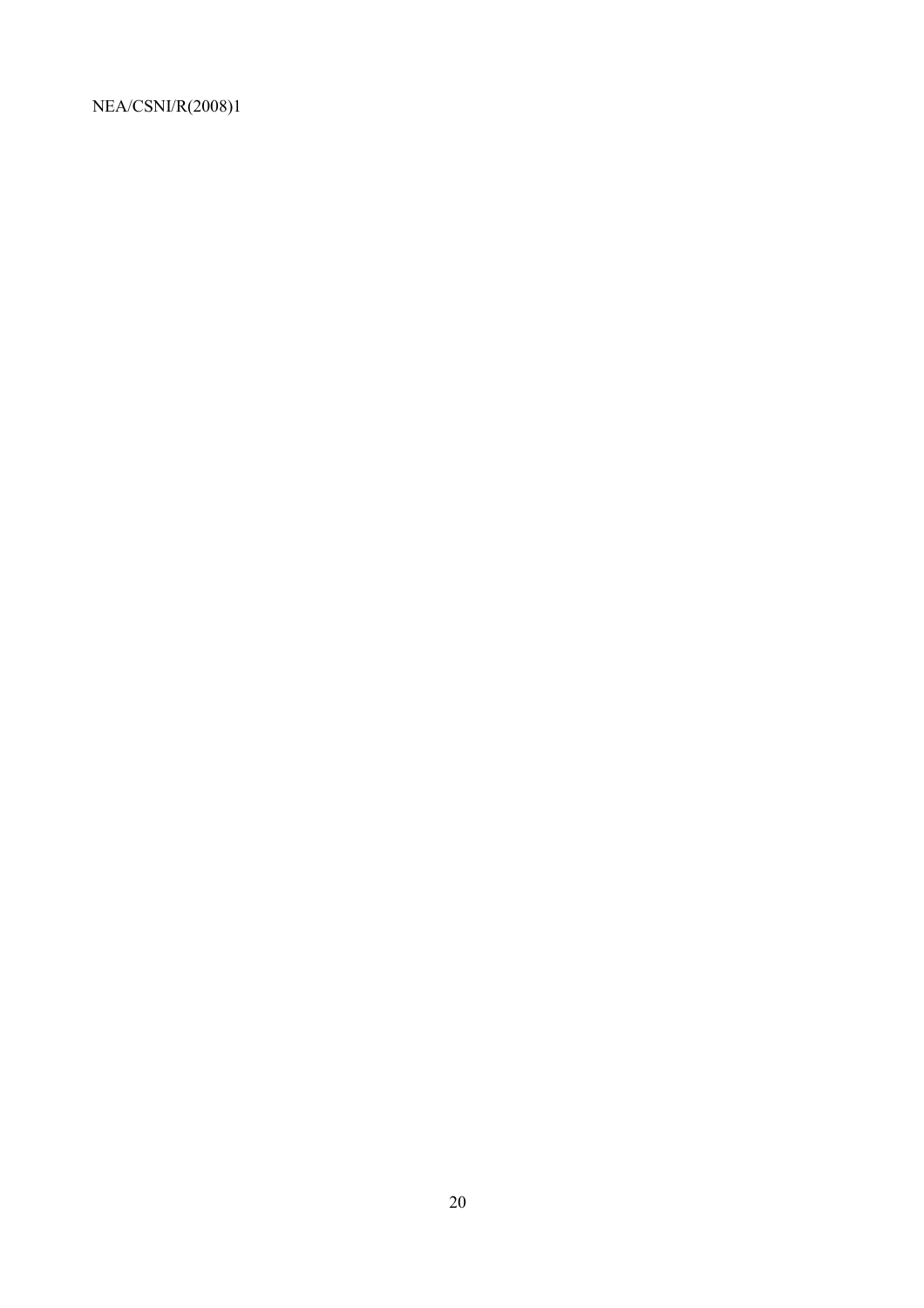#### **4. COMPONENT DESCRIPTION**

#### **4.1 General Description of the Component**

According to the Coding Guidelines for Switching Devices and Circuit Breakers (CB) [4], the CBs of interest are those that belong to (Low/Medium Voltage) Electrical Distribution Systems (busbar/motor control centre (MCC)3 feeder and load breaker) and Reactor Trip Breakers.

The Medium voltage circuit breakers considered here are feeder circuit breakers to smaller electrical distribution centres, circuit breakers between two medium voltage buses, and the feeder circuit's breakers from off-site power. Circuit breakers that supply individual components are not included in this analysis, i.e.: Diesel Generator (DG), Motor Operated Valve (MOV), and Motor Pump (MP) breakers are included within their component boundaries.

Included within the Low voltage circuit breakers are the circuit breakers located at the motor control centres (MCC) and the associated power boards that supply power specifically to any low voltage equipment.

The reactor trip breakers (RTBs)4 are part of the reactor protection system (RPS), and supply power to the control rod drive mechanisms. Both AC and DC breakers are used for the RTBs. On a reactor trip signal, the breakers will open, removing power from the control rod drive mechanisms. The control rods will then unlatch and drop into the reactor core due to gravity.

The following systems are to be evaluated:

- **Emergency Distribution System:** 
	- AC Low voltage (up to 1000V)
	- AC Medium voltage  $(1KV 11KV)$
	- DC Low voltage (up to 600V)
- ! AC Onsite Power Distribution System:
	- AC Low voltage (up to 1000V)
	- AC Medium voltage  $(1KV 11KV)$
	- DC Low voltage (up to 600V)
- ! Reactor Protection System (Reactor Trip Breakers, low voltage).

 3

Motor Control Centre: a floor mounted assembly of one or more enclosed vertical sections having a common horizontal power bus and principally containing combination motor starter units. These units are mounted one above the other in vertical sections. The sections may incorporate vertical buses connected to the common power bus, thus extending the common power supply to the individual units. Units may also connect directly to the common power bus by suitable connections.

<sup>4</sup> Reactor Trip Breakers correspond to some PWR plants (Westinghouse, Babcock&Wilcox, Combustion Engineering and similar design).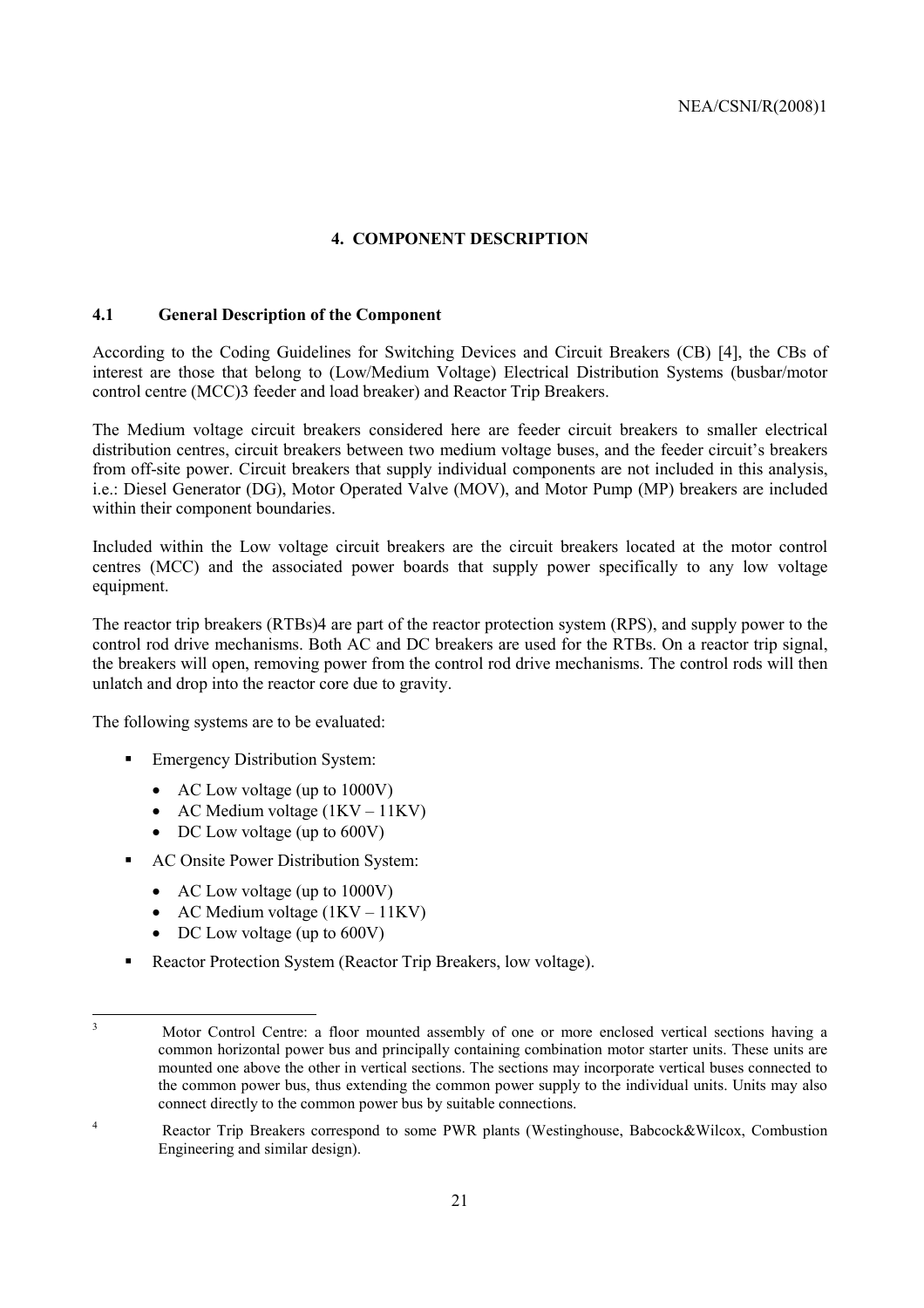### **4.2 Component Boundaries**

The boundary for the medium voltage circuit breaker is the breaker itself and the equipment contained in the breaker cubicle. AC circuit breakers have over current protection that is integral to the breaker unit. External equipment used to provide additional protection by monitoring parameters such as under voltage, differential faults, ground faults, and other protection schemes as required for circuit breakers are also considered part of the circuit breaker. In addition, remote circuitry used for circuit breaker operation is considered integral to the function of the circuit breaker for failure analysis. It includes all sensing devices, cabling, and components necessary to process the signals and provide control signals to the individual circuit breaker.

The MCCs and the power boards are not included in the boundary for low voltage circuit breaker except for the load shedding and load sequencing circuitry/devices, which are in some cases physically located within the MCC. Load shedding of the safety bus and subsequent load sequencing onto the bus of vital electrical loads is considered integrated to the Low Voltage circuit breaker function and is therefore considered within this study. All instrumentation, control logic, and the attendant process detectors for system initiations, trips, and operational control are included.

In general, the switching devices / circuit breakers include the contactors, actuator, latching mechanism, control and instrumentation installed on the switching device, enclosures, compartments (containing for example SF6, oil or vacuum), and the power terminations which are either electrical terminations or pneumatic lines.

The component boundary is illustrated in Figure 1.



**Figure 1.** Physical boundary of breakers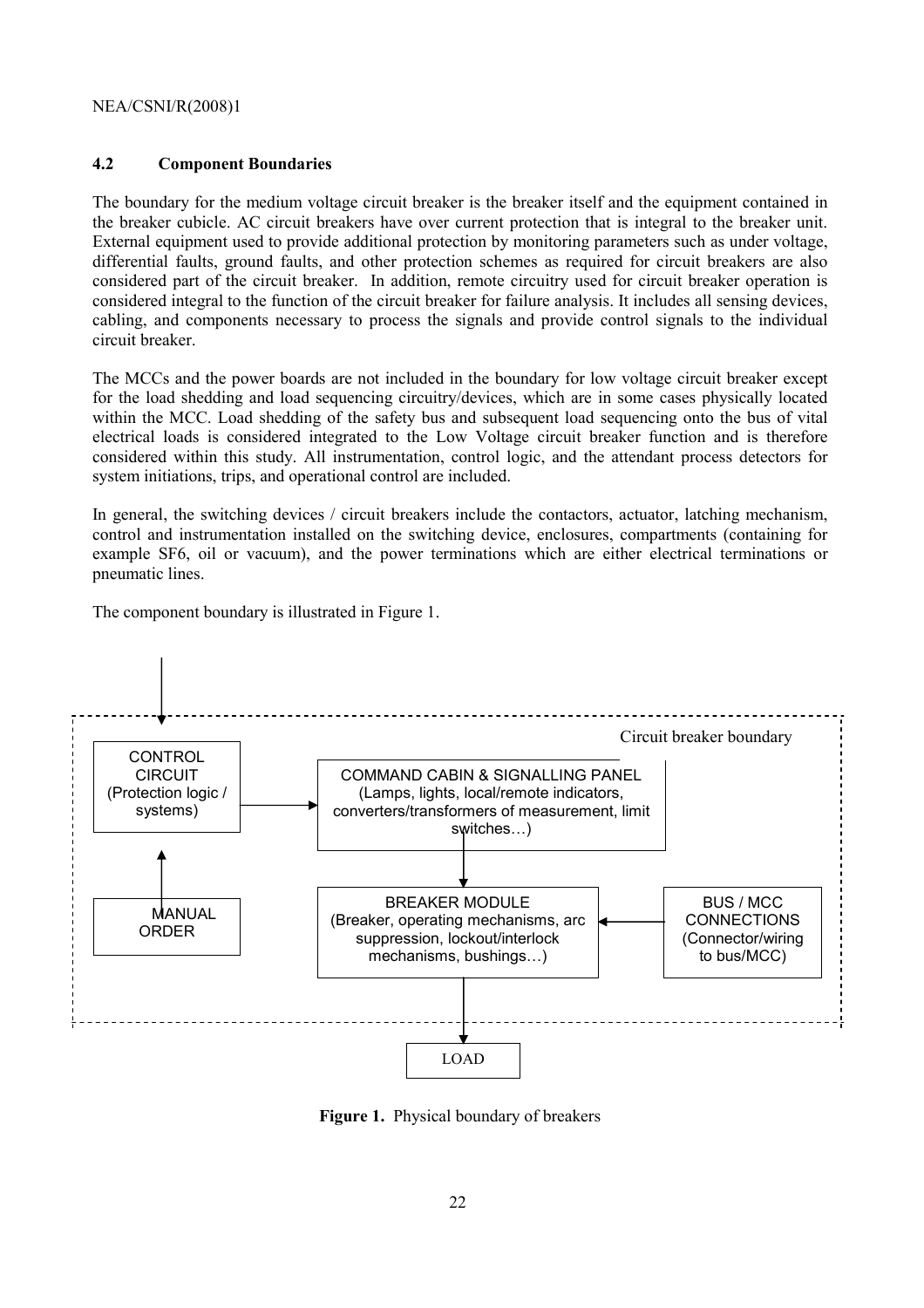The component, RTB, is defined as the breaker itself as well as the undervoltage and shunt trip devices. The circuitry that provides input power to the breakers is not viewed as part of the breaker.

Figure 2 shows the RTB arrangement for various vendors and designs [5].



**Figure 2.** Reactor trip breakers

#### **4.3 Event Boundary**

The mission for the switching device / circuit breaker is to maintain, connect or break electrical current as demanded. Failure of switching device / circuit breaker occurs if it fails to maintain, connect or break electrical current.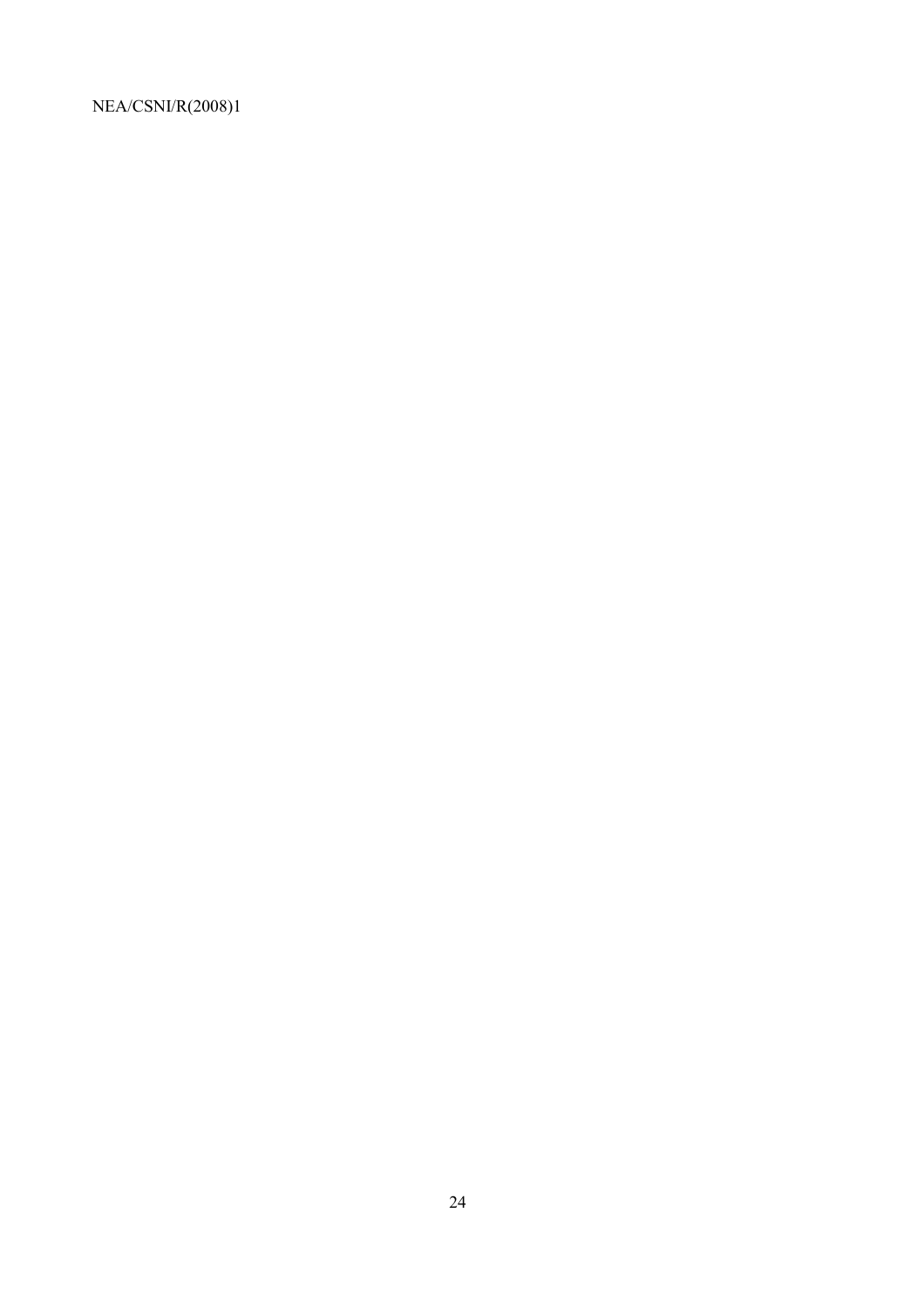#### **5. BREAKER EVENT COLLECTION AND CODING GUIDELINES**

#### **5.1 Coding Rules and Exceptions**

- 1. In general, the definition of the ICDE event is given in Section 2 of the General ICDE Coding Guidelines [2].
- 2. Some reports may discuss only one actual failure, and do not consider that the same cause will affect other Switching Devices / Circuit Breakers, but the licensee replaces the failed component on all switchgears / breakers as a precautionary measure. This event will be coded as incipient impairment of the components that did not actually fail.
- 3. Inoperability due to seismic or electrical separation violations will not be included, unless an actual failure has occurred.

#### **5.2 Functional Failure Modes**

The functional breaker failure modes are [5]:

- 1. Failure to Open (FO): Closed breakers that have a demand to open and fail to open. This includes manual operation, automatic operation such as load sequencing circuitry, RPS scram, and overcurrent/undervoltage conditions where the breaker fails to open.
- 2. Failure to Close (FC): The breaker did not close or would not have been able to close if a close signal had been generated. In the case of RTB, they are tested to determine the closing time. If the closing time is too slow, the breakers must be worked on and re-tested. How far off of allowable closing time is considered a failure: the usual guidance here is if parts are indicated to be broken/worn/failed, and/or the closing time is greater than 10% over, a failure is recorded.
- 3. Spurious Operation (SO): The breaker opened when it should have stayed closed or closed inadvertently, because of a breaker fault within the component boundary. Some reports state that the breaker was found in the tripped condition; these are considered spurious operation. Also included are spurious operations of the breaker due to personnel error, bumping the cabinet, or radio **interference**

For the purposes of this CCF study, a personnel error resulting in more than one functionally inoperable RTB is considered a CCF failure, even if there is no component malfunction and the component is not demanded.

Some event reports indicate that breakers have spuriously actuated due to a system fault, which causes an overcurrent or undervoltage condition, and the breaker trips as designed for protective function. Any situation where the breaker acts as designed will not be coded as a failure. However, a fault within the circuit breaker component boundary that causes an inadvertent trip or closure would be a Spurious Operation.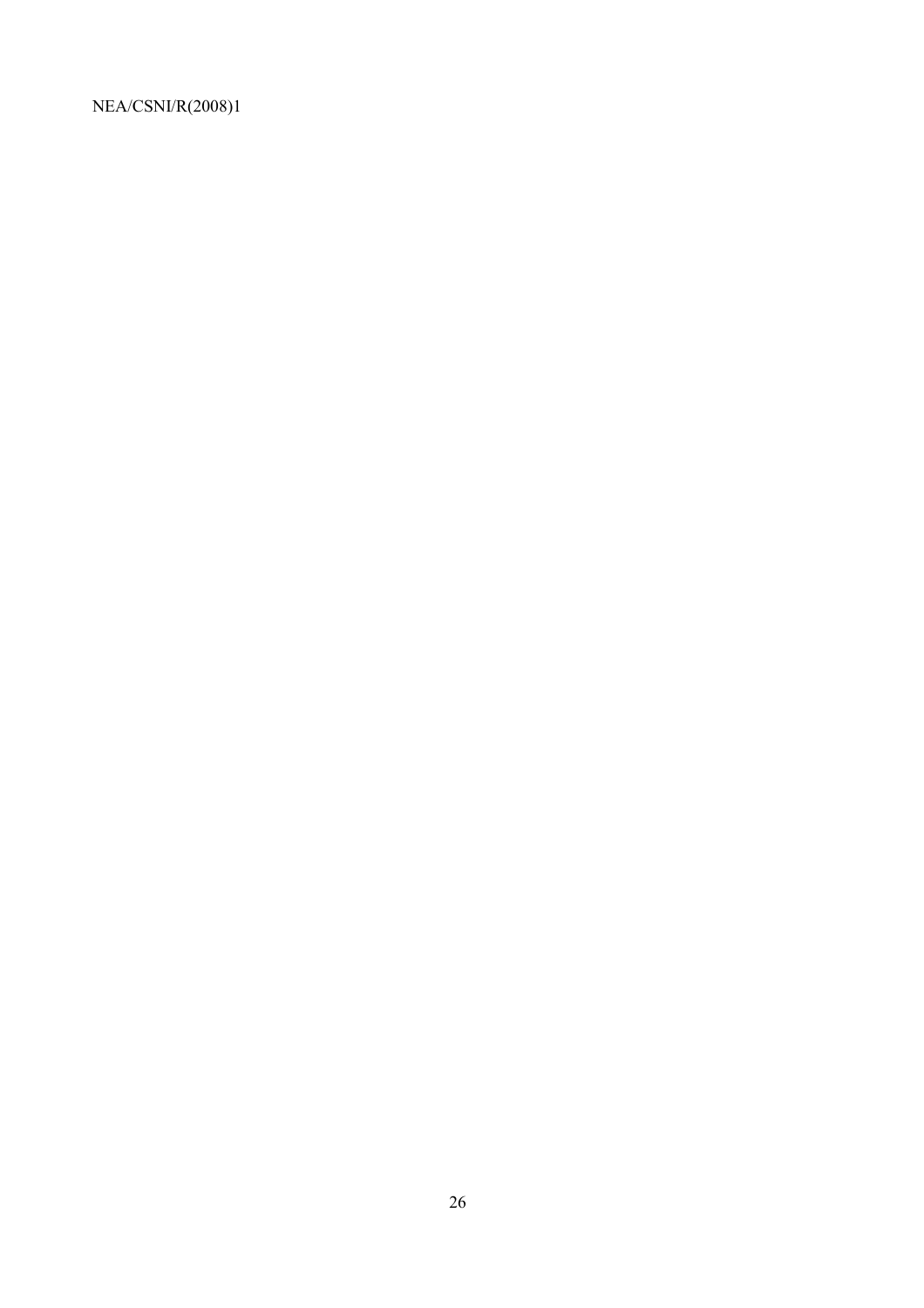#### **6. OVERVIEW OF DATABASE CONTENT**

CCF data have been collected for Switching Devices and Circuit Breakers (CB). Organisations from Canada, Finland, France, Germany, Spain, Sweden, United Kingdom, and United States have contributed to this data exchange. One-hundred-four (104) ICDE events were reported from nuclear power plants (pressurized water reactors, boiling water reactors, Magnox and advanced gas reactors). The data span a period from 1983 through 2004. The data are not necessarily complete for each country through this period.

Collecting these events has included both top-down work by identifying events on basis of licensee event reports and bottom-up work by going through events in plant maintenance databases. Particularly this bottom-up work is rather resource intensive. However, depending on the detail of description in licensee event reports and plant maintenance sheets available information on CB events is very limited sometimes and consequently, deeper analysis and conclusions are limited in these cases.

The distributions of events in the following section are strictly based on the classes given in the ICDE coding guidelines [2]. In Section 7, a deeper engineering analysis of the events is presented.

#### **6.1 Affected voltage levels**

Table 1 shows the distribution of the collected events according to the classification referred to in Chapter 4.1, but without distinguishing between emergency distribution system and onsite power distribution system.

| Low voltage AC                   | 41  | 39%  |  |
|----------------------------------|-----|------|--|
| Medium voltage AC                | 52  | 50%  |  |
| <b>Reactor Protection System</b> |     | 11%  |  |
| Total                            | 104 | 100% |  |

| Table 1. Affected voltage levels |  |
|----------------------------------|--|
|----------------------------------|--|

Most of the collected events affected AC breakers of both medium and low voltage.

#### **6.2 Failure Mode and Impact of Failure**

For each event in the ICDE database, the impairment of each component in the OP has been defined according to the categorization of the general coding guidelines [2], with interpretation as presented in the Switching Device and Circuit Breaker coding guidelines (see Section 5.3) and summarized here.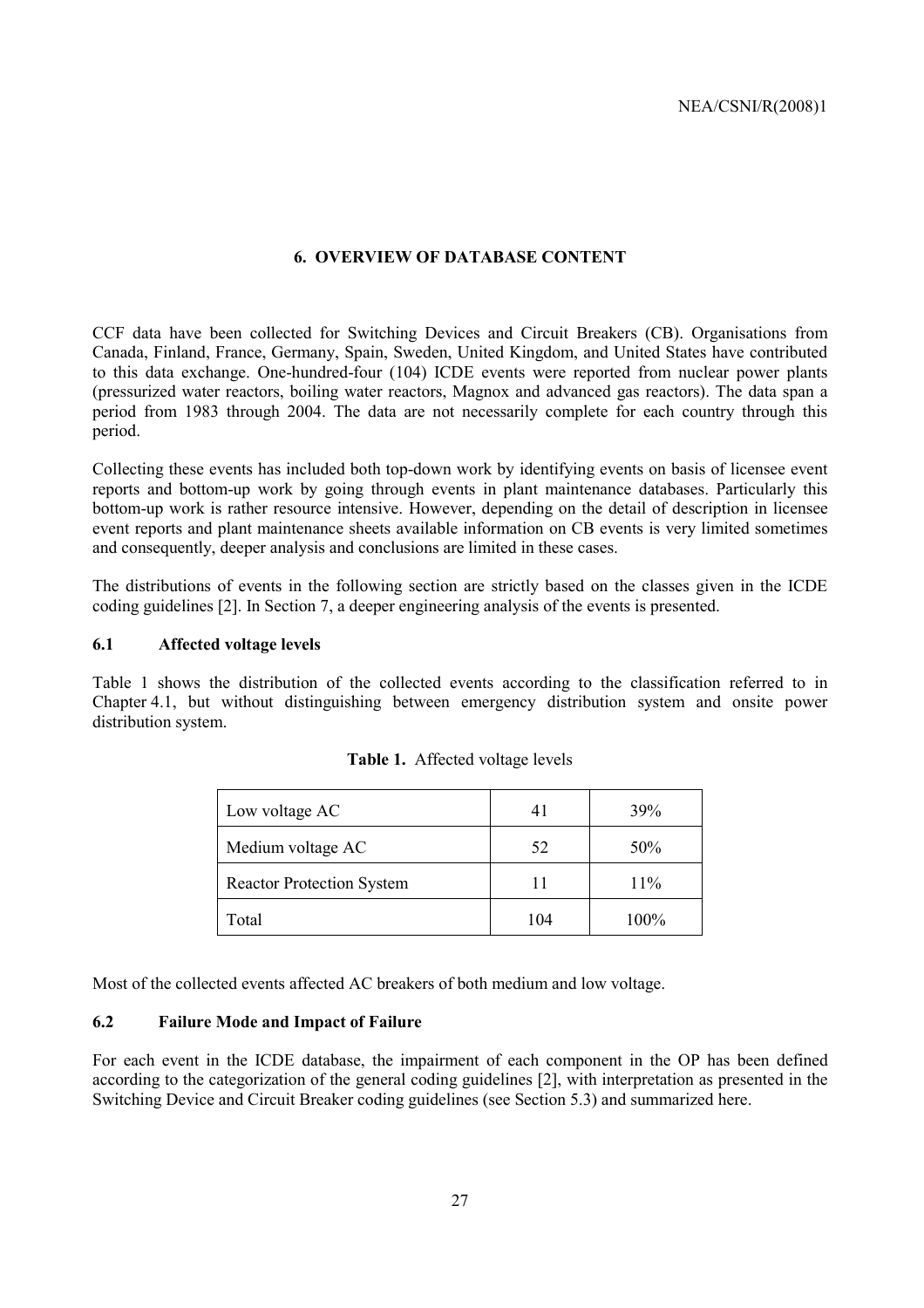- C denotes complete failure. The component has completely failed and will not perform its function. For example, if the cause prevents a breaker from opening, the breaker has completely failed and impairment would be complete. If the description is vague this code is assigned in order to be conservative.
- D denotes degraded. The component is capable of performing the major portion of the safety function, but parts of it are degraded. For example, time exceeded in opening/closing process over the normal observed, without endangering its function.
- I denotes incipient. The component is capable of performing the safety function, but parts of it are in a state that - if not corrected - would lead to a degraded state. This coding is selected when slight damage is evident. If parts were replaced on some components due to failures of parallel components, this code is used for the components that didn't actually experience a failure. This also applies if it was decided to implement said replacement at a later time.
- W denotes working, i.e. component has suffered no damage. The component is working according to specifications.

Table 2 summarizes the reported ICDE events by failure mode and impact of failure. One-hundred and four ICDE events have been collected in the ICDE database. Six of them were complete CCF events when relating the number of completely failed components to the number of those exposed to the failure mechanism in question (an exposed population that is subset of the whole observed population). Only two of them were complete CCF events when relating the number of completely failed components to the number of components in the corresponding whole observed population. Complete CCF events are ICDE events in which all components of the exposed population (or observed population respectively) fail completely due to the same cause and within a short time interval*.* A further subclass of ICDE events are partial CCF events having at least two components, but not all of them, completely failed. In comparison to the number of the complete CCF events the number of partial CCF events is significantly higher.

|                                                       | No. of             | Impact of failure <sup>1)</sup> |                              |  |
|-------------------------------------------------------|--------------------|---------------------------------|------------------------------|--|
| <b>FAILURE MODE</b>                                   | <b>ICDE</b> events | <b>Complete CCF</b><br>events   | <b>Partial CCF</b><br>events |  |
| $FO$ – Failure to open                                | 36                 |                                 |                              |  |
| $FC$ – Failure to close                               | 44                 | 2                               | 17                           |  |
| SO – Failure to remain closed (Spurious<br>operation) | 24                 |                                 |                              |  |
| <b>TOTAL</b>                                          | 104                |                                 |                              |  |

1 Events with time factor or shared cause factor "low" are excluded. Of the 104 events collected in the database, twelve have time factor or shared cause factor "low".

The most common failure mode was "failure to close".

Complete CCF makes up a small fraction (6.7%) of the circuit breaker events.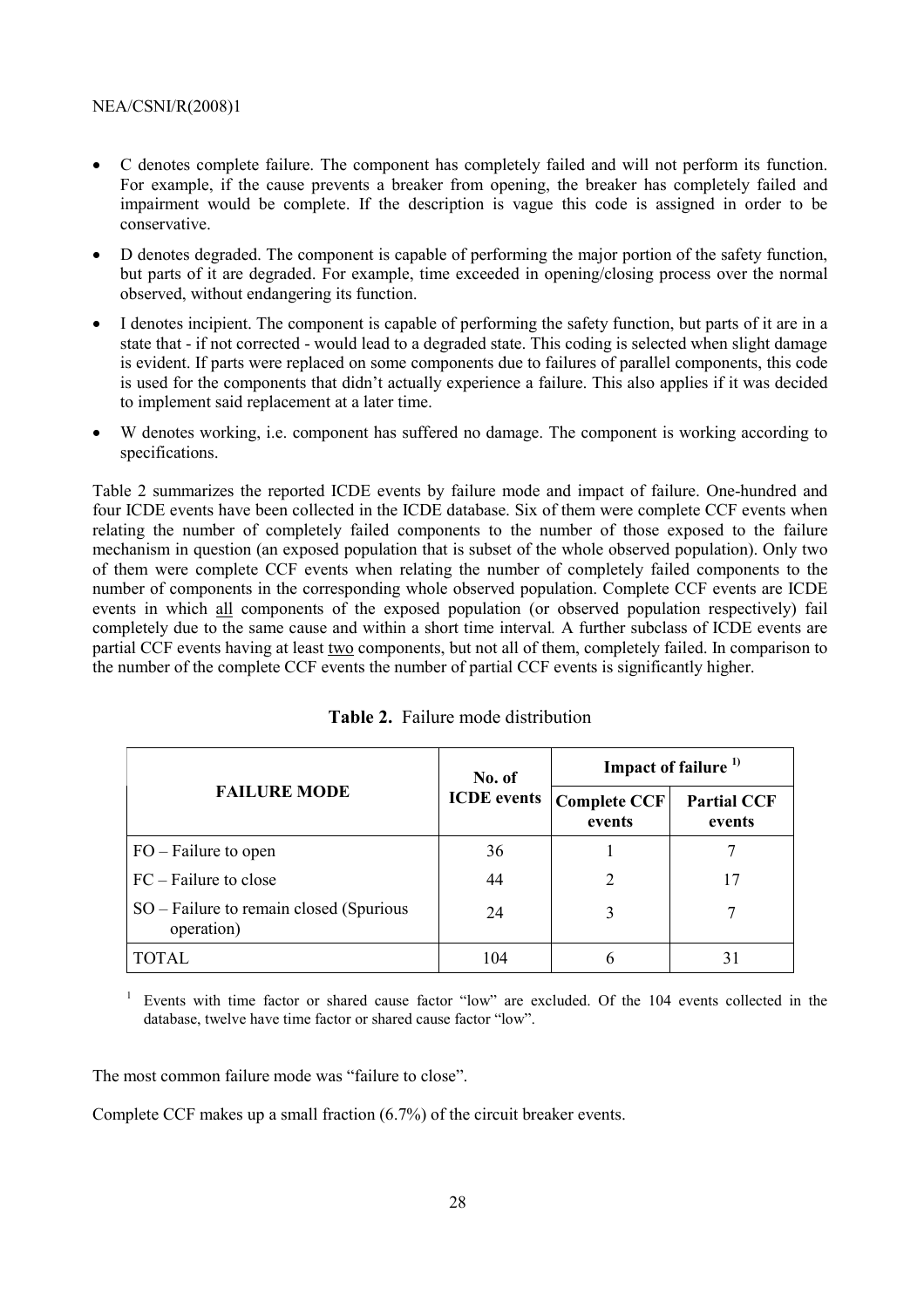The majority of the circuit breaker ICDE events classified showing at least one completely failed component are "failure to close"  $(33.7%)$ , "failure to open" accounts for 18.3% and "spurious operation" for 17.3%. This category makes up 69.2% of the total.

For events without completely failed components, "failure to open" is the dominant failure mode (16.4%), followed by "failure to close"  $(8.7\%)$  and "spurious operation"  $(5.8\%)$ . These categories make up 30.8% of the ICDE events.

#### **6.3 Observed Population Size and Exposed Population**

The breaker data collection is based on observed populations which often contain a large number of components. This is obvious as there is often a large number of sub-boards and associated breakers without a technical difference amongst them. However, for some of the identified events, the participating countries decided to define exposed populations as subsets of observed populations depending on the observed CCF mechanism/symptom. Table 3 summarizes the numbers of events related to a specific size of **exposed population** and related to the sizes of the respective **observed populations.** It can be seen, that in less then 30% of the observed events more than eight components were exposed to the observed CCF mechanism/symptom although the size of more than two thirds of the respective observed populations were larger than eight. Consequently, there are more events with low numbers of exposed components than with low sizes of observed populations. Obviously, there is a large share of CCF mechanisms/symptoms that affected less than the whole set of breakers put together in one observed population. This means, that even if there is no significant technical difference amongst a set of breakers – this was the reason why these breakers were put together in one observed population  $-$  a large share of CCF mechanisms/symptoms affected only a subset of them. This finding was not seen in former ICDE data collections on other types of components. The reason for this finding is not obvious.

| <b>EXPOSED COMPONENTS IN THE</b><br><b>OBSERVED POPULATION</b> | <b>OBSERVED POPULATION SIZE</b> |            |                                       |                  |            |
|----------------------------------------------------------------|---------------------------------|------------|---------------------------------------|------------------|------------|
| No. of exposed<br>components                                   | No. of<br>events                | % of total | Size of the<br>observed<br>population | No. of<br>events | % of total |
| Two                                                            | 10                              | $9.6\%$    | Two                                   | 3                | 2.9%       |
| Three                                                          | 8                               | 7.7%       | Three                                 | 2                | 1.9%       |
| Four                                                           | 16                              | $15.4\%$   | Four                                  | 13               | 12.5%      |
| <b>Six</b>                                                     | 20                              | 19.2%      | <b>Six</b>                            | 2                | 1.9%       |
| Eight                                                          | 20                              | $19.2\%$   | Eight                                 | 13               | 12.5%      |
| More than eight                                                | 30                              | 28.9%      | More than eight                       | 71               | 68.3%      |
| <b>TOTAL</b>                                                   | 104                             | 100%       | <b>TOTAL</b>                          | 104              | 100%       |

**Table 3.** Exposed components in the observed population / observed population size distribution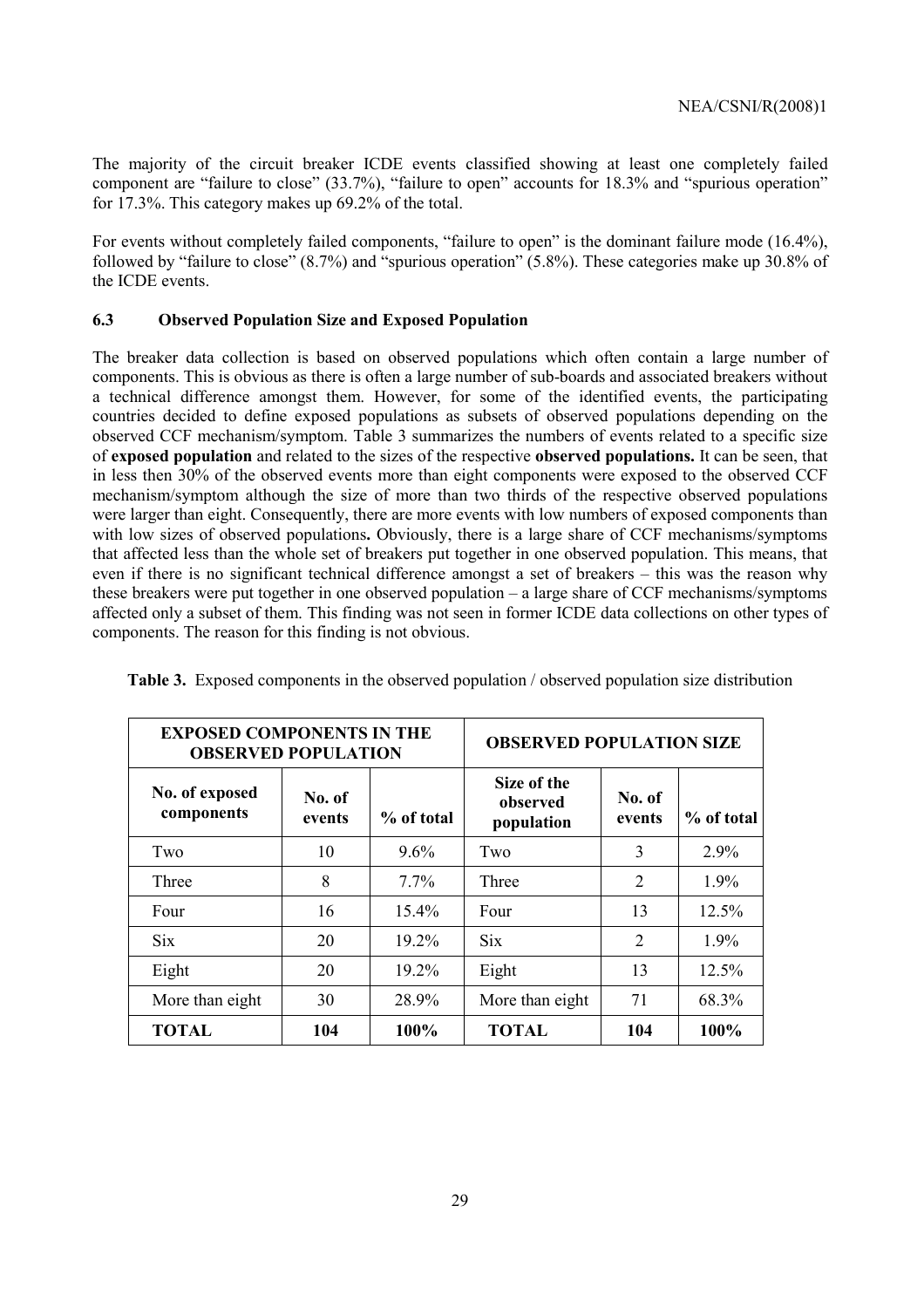### **6.4 Root Cause, Coupling Factor, Corrective Action and Detection Method**

#### *6.4.1 Root Cause*

The general coding guidelines [2] define **root cause** as follows. The cause field identifies the most basic reason for the component's failure. Most failure reports address an immediate cause and an underlying cause. For this project, the appropriate code is the one representing the common cause, or if all levels of causes are common cause, the most readily identifiable cause. The following coding is suggested:

- $C State$  of other component(s) (if not modelled in PSA). The cause of the state of the component under consideration is due to state of another component. Examples are loss of power and loss of cooling.
- $\bullet$  D Design, manufacture or construction inadequacy. This category encompasses actions and decisions taken during design, manufacture, or installation of components, both before and after the plant is operational. Included in the design process are the equipment and system specification, material specification, and initial construction that would not be considered a maintenance function. This category also includes design modifications.
- $\bullet$  A Abnormal environmental stress. Represents causes related to a harsh environment that is not within component design specifications. Specific mechanisms include chemical reactions, electromagnetic interference, fire/smoke, impact loads, moisture (sprays, floods, etc.) radiation, abnormally high or low temperature, vibration load, and severe natural events.
- $\bullet$  H Human actions. Represents causes related to errors of omission or commission on the part of plant staff or contractor staff. An example is a failure to follow the correct procedure. This category includes accidental actions, and failure to follow procedures for construction, modification, operation, maintenance, calibration, and testing. This category also includes deficient training.
- $M -$ Maintenance. All maintenance not captured by H human actions or P procedure inadequacy.
- I Internal to component, piece part. Deals with malfunctioning of parts internal to the component. Internal causes result from phenomena such as normal wear or other intrinsic failure mechanisms. It includes the influence of the environment of the component. Specific mechanisms include erosion/corrosion, internal contamination, fatigue, and wear out/end of life.
- $\bullet$  P Procedure inadequacy. Refers to ambiguity, incompleteness, or error in procedures for operation and maintenance of equipment. This includes inadequacy in construction, modification, administrative, operational, maintenance, test and calibration procedures. This can also include the administrative control of procedures, such as change control.
- $\bullet$  O Other. The cause of events is known, but does not fit in one of the other categories.
- U Unknown. This cause category is used when the cause of the component state cannot be identified.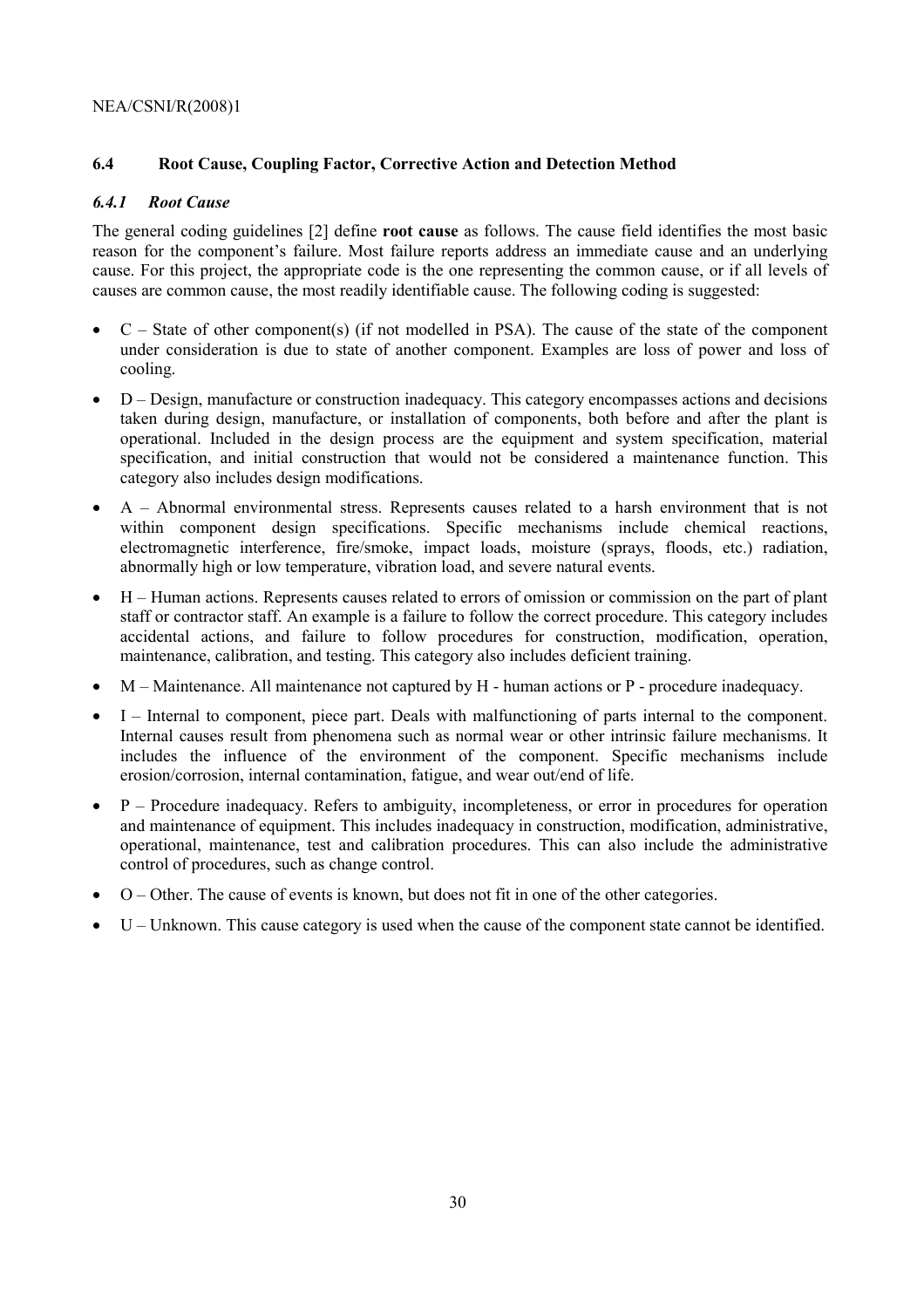Figure 3 summarizes the root causes of the analysed events as coded in the ICDE database.



# Root Causes

**Figure 3.** Root cause distribution

The dominant root causes based on the ICDE codes are, "Design, Manufacture or Construction inadequacy", accounting for 37% of the events and "Internal to component, piece part", accounting for 32% of the events.

#### *6.4.2 Coupling Factor*

The general coding guidelines [2] define coupling factor as follows. The coupling factor field describes the mechanism that ties multiple impairments together and identifies the influences that created the conditions for multiple components to be affected. For some events, the root cause and the coupling factor are broadly similar, with the combination of coding serving to give more detail as to the causal mechanisms.

Selection is made from the following codes:

- $\bullet$  H Hardware (component, system configuration, manufacturing quality, installation configuration quality). Coded if none of or more than one of HC, HS or HQ applies, or if there is not enough information to identify the specific "hardware" coupling factor.
- $\bullet$  HC Hardware design. Components share the same design and internal parts.
- HS –System design. The CCF event is the result of design features within the system in which the components are located.
- HQ Hardware quality deficiency. Components share hardware quality deficiencies from the manufacturing process. Components share installation or construction features, from initial installation, construction, or subsequent modifications.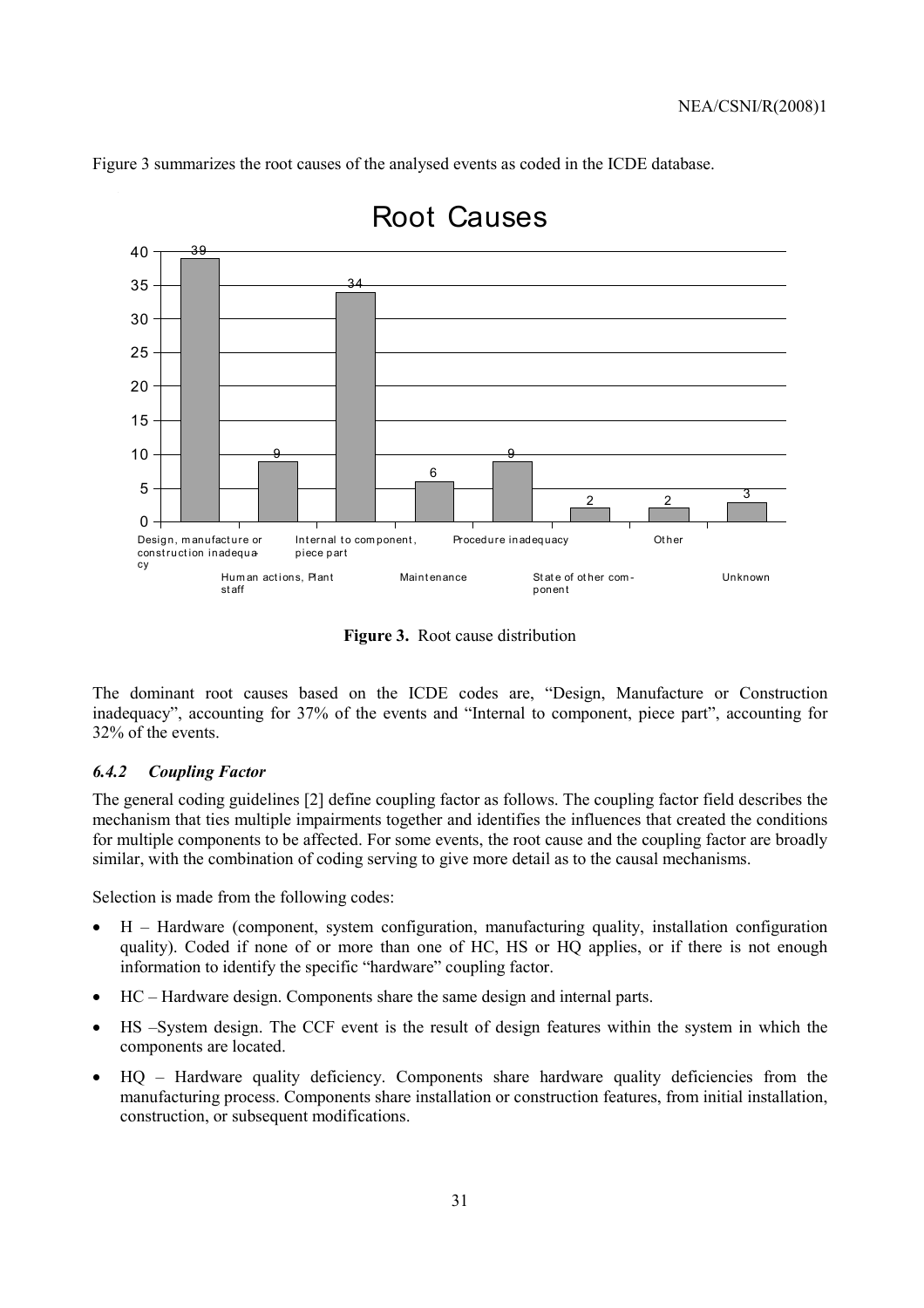- $O -$  Operational (maintenance/test (M/T) schedule, M/T procedures, M/T staff, operation procedure, operation staff). Coded if none of or more than one of OMS, OMP, OMF, OP or OF applies, or if there is not enough information to identify the specific "maintenance or operation" coupling factor.
- $OMS Maintenance/test (M/T) schedule. Components share maintenance and test schedules. For$ example, the component failed because maintenance was delayed until failure.
- OMP  $-$  M/T procedure. Components are affected by the same inadequate maintenance or test procedure. For example, the component failed because the maintenance procedure was incorrect or a calibration set point was incorrectly specified.
- OMF  $M/T$  staff. Components are affected by a maintenance staff error.
- OP Operation procedure. Components are affected by an inadequate operations procedure.
- OF Operation staff. Components are affected by the same operations staff personnel error.
- EI Environmental internal. Components share the same internal environment. For example, the process fluid flowing through the component was too hot.
- $\bullet$  EE Environmental external. Components share the same external environment. For example, the room that contains the components was too hot.
- $U -$  Unknown. Sufficient information was not available in the event report to determine a definitive coupling factor.

Figure 4 shows the coupling factors of the analysed events as coded in the ICDE database.



**Figure 4.** Coupling factor distribution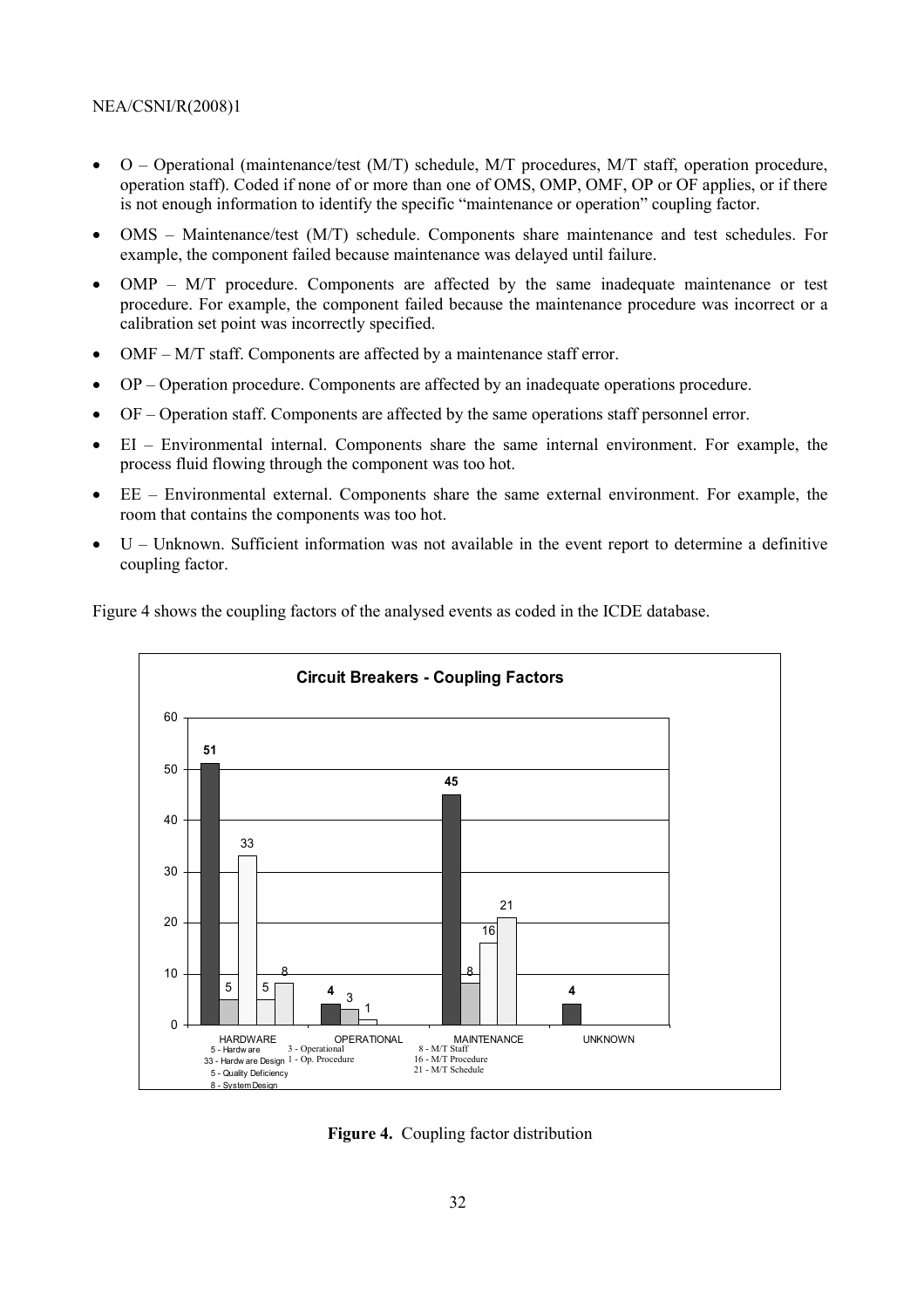Some of the ICDE events have been classified using the top-level categories only, whereas for others also sub-categories have been used. To get a view of mechanisms involved with the different events, Figure 4 plots the top level coupling factor categories (brown bars), as well as the breakdown into the associated sub-categories and top-level category respectively. The green bars represent the sum of each class of categories.

The dominant coupling factor categories are "hardware", accounting for 49 % of the events, and "maintenance", accounting for 43 % of the events.

Within the "hardware" category, most events occurred due to "hardware design", i.e. due to components sharing the same design and internal parts, rather than due to system design or manufacturing quality problems.

Within the "maintenance" category, most events occurred due to deficient maintenance/test procedures and practices

#### *6.4.3 Corrective Actions*

The ICDE general coding guidelines [2] define corrective action as follows. The corrective actions field describes the actions taken by the licensee to prevent the CCF event from re-occurring. The defence mechanism selection is based on an assessment of the root cause and/or coupling factor between the impairments.

Selection is made from the following codes:

- $A General administrative/procedure controls.$
- $\bullet$  B Specific maintenance/operation practices.
- $C Design modifications.$
- $D -$  Diversity. This includes diversity in equipment, types of equipment, procedures, equipment functions, manufacturers, suppliers, personnel, etc.
- $\bullet$  E Functional/spatial separation. Modification of the equipment barrier (functional and/or physical interconnections). Physical restriction, barrier, or separation.
- $\bullet$  F  $-$  Test and maintenance policies. Maintenance program modification. The modification includes items such as staggered testing and maintenance/operation staff diversity.
- $G Fixing of component.$
- $\bullet$  O Other. The corrective action is not included in the classification scheme.
- $\bullet$  U Unknown. Adequate detail is not provided to make adequate corrective action identification.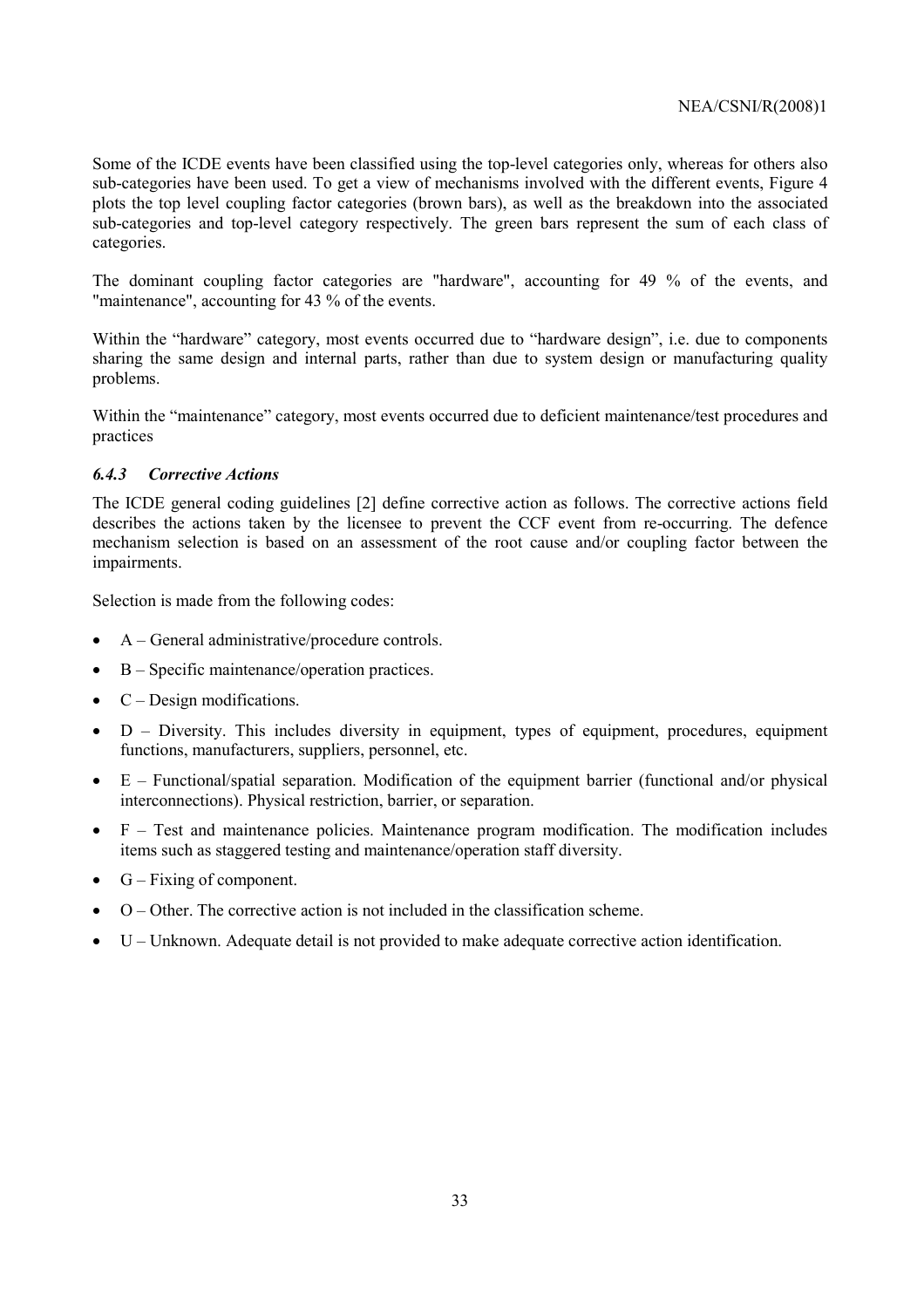Figure 5 summarizes the corrective actions of the analysed events as coded in the ICDE database.



# Corrective Act ions

**Figure 5.** Corrective action distribution

The dominant corrective action, "Specific maintenance/operation practices", accounts for 44% followed by "General administrative/procedure control" and "Design modifications", accounting for 14% and 12% respectively.

General administrative/procedure control, specific maintenance/operation practices and test /maintenance policies together make up two-thirds of the taken corrective actions. About one third are aimed at improving hardware aspects.

#### *6.4.4 Detection Methods*

Figure 6 summarizes how the analysed events were detected.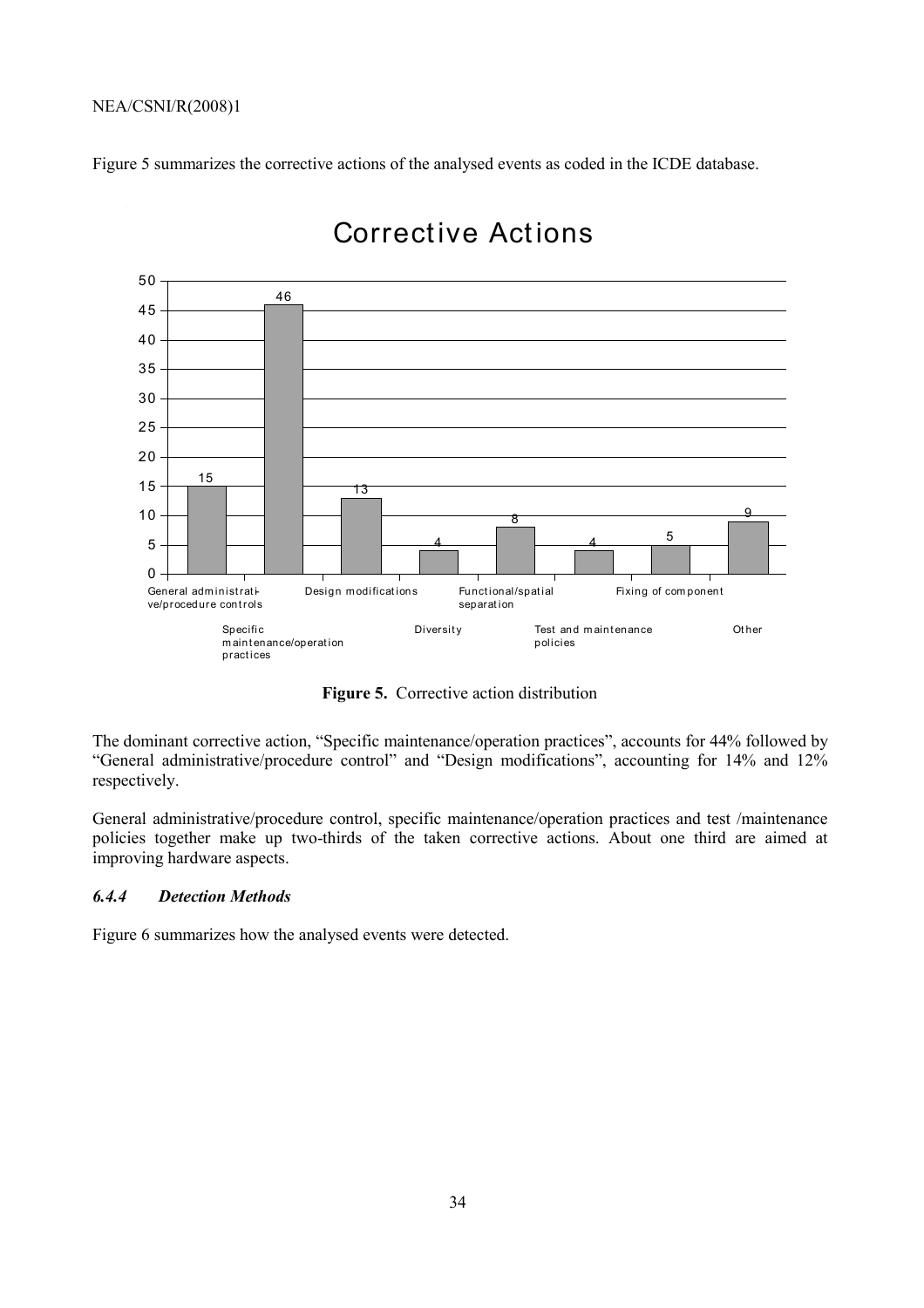

# Detection Methods

**Figure 6.** Detection method distribution

Fifty-seven ICDE events were discovered during test and maintenance activities (TA, TI, TL, TU, MA categories) and thirty-one in demand events, together representing 85% of the events collected. Test means that the equipment failure was discovered during the performance of a scheduled test. These tests are usually periodic surveillance tests. "Maintenance" means that the equipment failure was discovered during maintenance activities, usually during preventive activities.

That more than half of the events were discovered by testing and maintenance highlights the effectiveness of the employed procedures and practices for detecting common-cause failures. Eight events were detected through monitoring (MC, MW).

The failure mode of eight events was "spurious operation". No detection method was assigned to them. Three of these eight events were complete CFCs (relative to the number of exposed components).

No complete CCFs occurred in demand events, i.e. events where only the demand revealed the fault.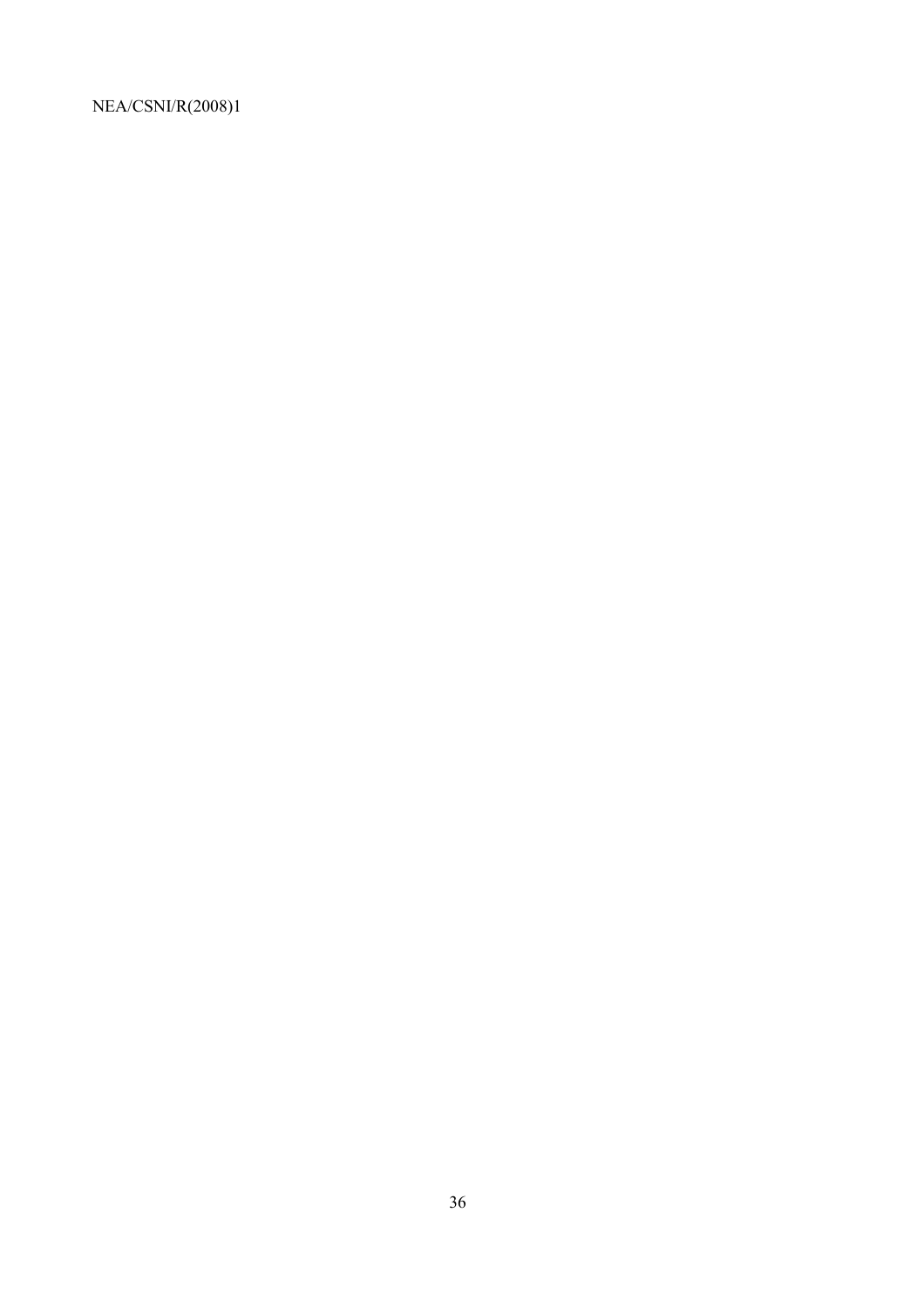### **7. ENGINEERING ASPECTS OF THE COLLECTED EVENTS**

The intention of this section is to provide the reader with a deeper qualitative insight in the database content beyond that obtained from using the database coding only (as performed in Section 6 of this report). Firstly, paragraph 7.1 presents an overview of the affected pieces or parts of circuit breakers based on the whole set of 104 events. In the subsequent paragraphs a detailed analysis of failure symptoms and causes is presented. For that purpose, all events classified with a low "time factor" or a low "shared cause factor" were omitted because the degree of confidence about multiple failures resulting from the same cause and/or in a short time interval is low in such cases. As a result of this screening process, 92 of the 104 reported ICDE events were reviewed in more detail with respect to the failure causes and the failure symptoms. In a second step, the review was confined to complete CCF events as defined in Section 6 of this report.

#### **7.1 Pieces / Parts**

Table 4 presents an overview of the affected pieces or parts of circuit breakers as they were identified in the analysed events. Many different piece parts were affected by the observed events, six of them with nine or more occurrences. The most frequently affected breaker part was the latching mechanism. The dominant cause was degraded or lacking lubrication, followed by incorrect installation. Relay failures were also fairly frequent, caused by aging or wear and by control logic problems.

| <b>PIECES / PARTS</b>                           | No of the events |
|-------------------------------------------------|------------------|
| Bearing                                         |                  |
| Circuit board / command circuit (diodes)        |                  |
| Closing mechanism (in general)                  | 9                |
| Coil (undervoltage coil, shunt coil, trip coil) | 11               |
| Contacts                                        | 5                |
| Digital trip unit                               |                  |
| Enclosure (case, frame, casket)                 | 2                |
| Fuse                                            | $\overline{2}$   |
| Latching mechanism                              | 21               |
| Limit switches                                  | 3                |
| Lockout / interlock mechanism                   |                  |
| Opening mechanism (in general) / trip device    | 10               |
| Protection systems (instrumentation: sensors)   | 9                |
| Relays                                          | 12               |
| Spring                                          | 3                |
| Switch (cell, cutoff)                           | $\overline{3}$   |
| Timer                                           |                  |
| Wires                                           | 4                |
| Other (Breaker in general)                      |                  |
| Other (Other component)                         | 4                |
| <b>TOTAL</b>                                    | 104              |

|  | Table 4. Affected pieces / parts |  |  |
|--|----------------------------------|--|--|
|--|----------------------------------|--|--|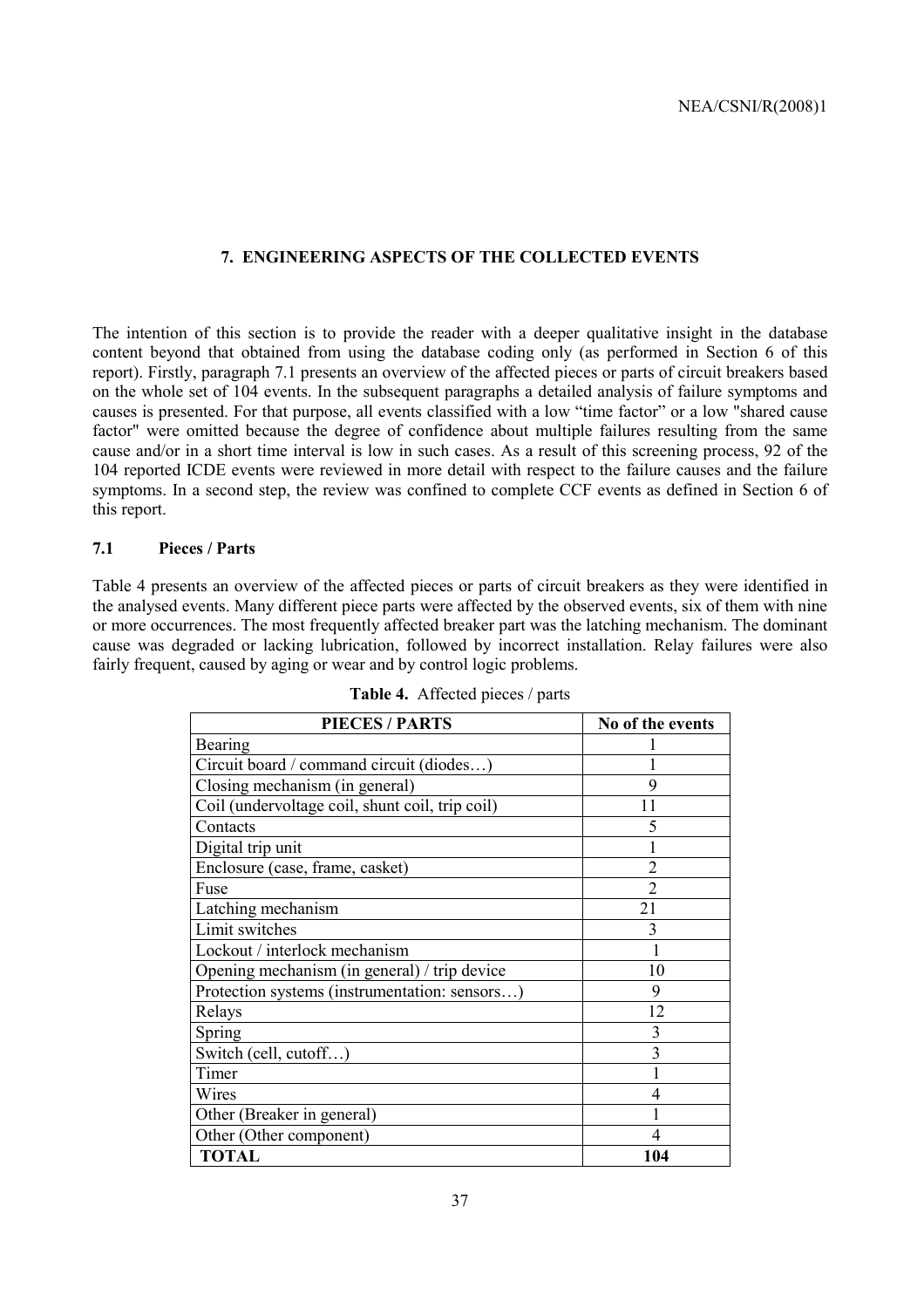#### **7.2 Assessment Basis**

In the following sections, the 92 selected events, as described above, are analysed with respect to failure symptoms and failure causes. Appropriate failure symptom categories and failure cause categories are first identified by engineering binning of failure mechanisms derived from the verbal event descriptions. For the identification of failure causes, root causes are combined with coupling factors, because, by definition, it is the coupling factor that identifies the mechanism that ties multiple failures together and the influences that created the conditions for multiple components to be affected. The root cause alone does not provide the information required for identifying common cause failure categories.

Finally, the mapping of failure symptom categories onto failure cause categories is shown by the assessment matrix "Relationship of Failure Symptoms and Failure Cause Categories" (table 4). This matrix provides the basis for deriving insights and conclusions.

#### **7.3 Failure Symptom Categories**

Failure symptom categories are derived from the event descriptions. The following failure symptom categories were identified as being important to the analysis:

B1 Movement of the breaker mechanism is impeded by insufficient/inadequate lubrication.

B2 Movement of the breaker mechanism is impeded by broken, bent or loose parts, friction, binding, resulting from excessive stress, wear or faulty installation.

B3 Operation of the breaker is impeded by incorrect adjustment of setpoints/limit switches.

B4 Electrical problems caused e.g. by defective coils, defective command circuits, wiring faults, loose wires, poor contacts and blown fuses.

B7 Others (e.g. dirt, pollution, corrosion).

#### **7.4 Failure Cause Categories**

Two principal categories of failure causes are introduced:

#### **Deficiencies in operation**

This group comprises all ICDE events that involve human errors, expressed by a human error related root cause, or a human error related coupling factor. Note that, following this definition, events are included in this group if

- the root cause is human error related or
- the root cause is hardware related but human errors have created the conditions for multiple components to be affected by a shared cause, i.e. if the coupling factor is human error related.
- The root cause and coupling factor are human error related.

Three failure cause categories have been identified as being important in this group:

- O1 Deficient procedures for maintenance and/or testing
- O2 Insufficient attention to aging of piece parts
- O3 Operator performance error during maintenance/test activities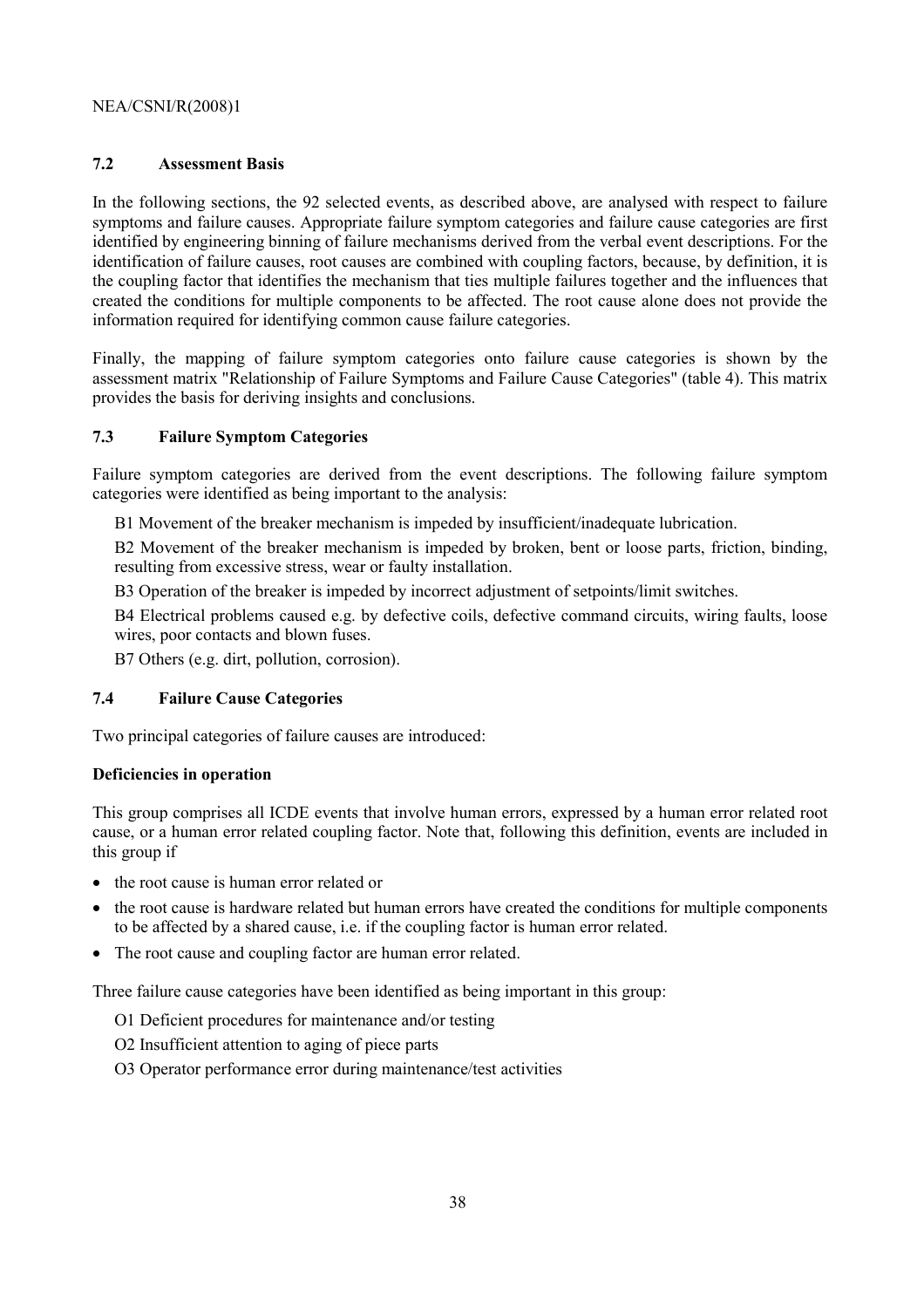#### **Deficiencies in design, construction, manufacturing**

This group comprises all events with hardware related root cause and hardware related coupling factor. Thus, an event is only included, for example, in category D (design deficiency) if the root cause is coded as "design", combined with any hardware related coupling factor, or if the coupling factor is coded as "hardware design" or "system design", combined with any hardware related root cause. Two failure cause categories have been defined for this group:

D Deficiency in design of hardware C/M Deficiency in construction or manufacturing of hardware D-MOD Deficient design modifications

#### **7.5 Assessment matrix**

The matrix "Relationship of failure symptoms and failure cause categories", Table 5, forms the basis for interpreting the collected data. The failure symptom categories as defined in Section 7.2 are assigned to the columns of the matrix, the failure cause categories as defined in Section 7.3 are assigned to the rows of the matrix. The matrix entries show the number of ICDE events having been reported for each of the failure symptom/failure cause combinations. Note that these observations are based on the 92 events remaining after those with a "low" time factor and/or shared cause factor have been removed from the data set.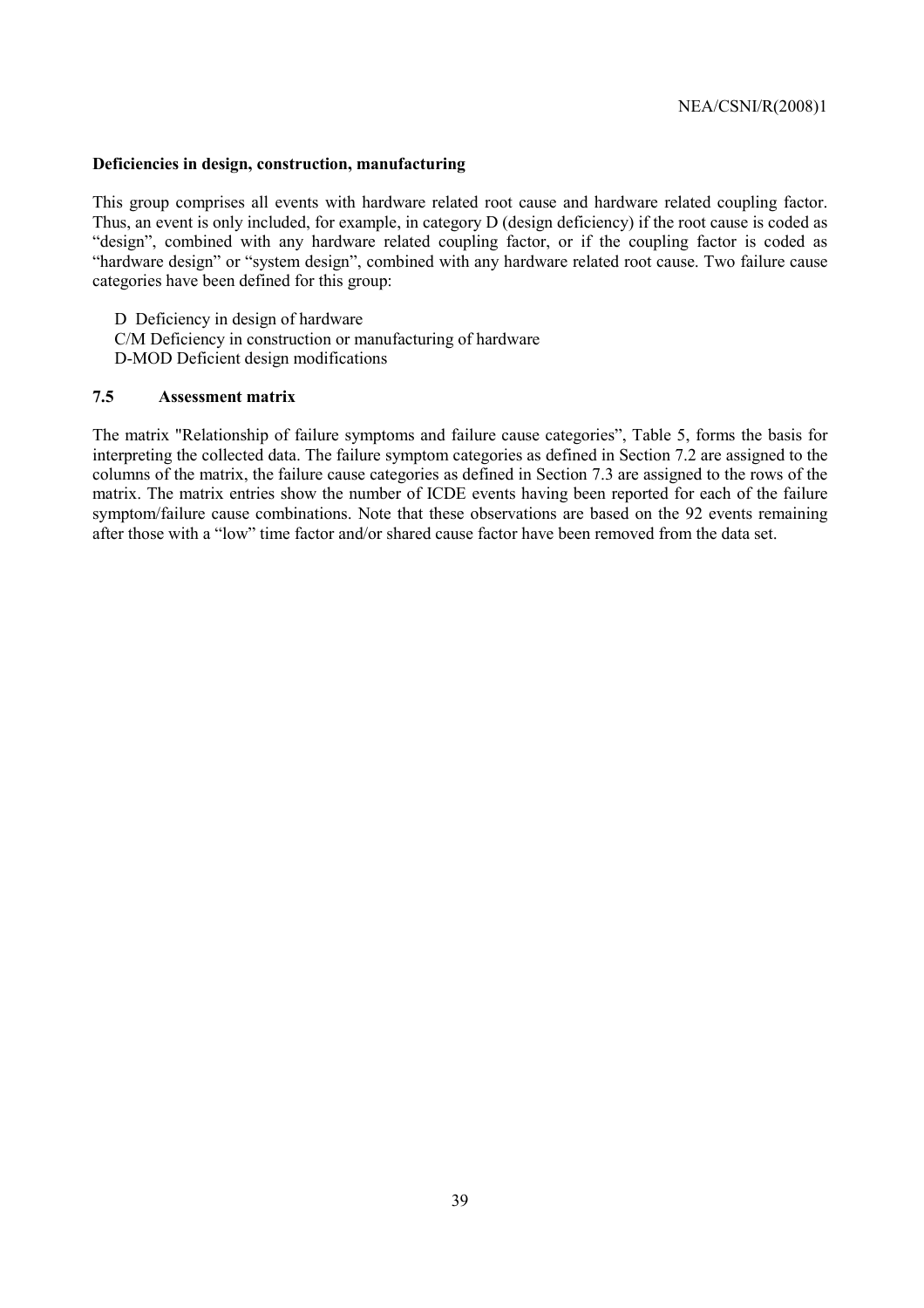|                                                                                                                             | <b>Failure Symptoms</b>                                                                                |                                                                                                                                                                                |                                                                                                        |                                                                                                                                                  |                                                            |                |  |  |
|-----------------------------------------------------------------------------------------------------------------------------|--------------------------------------------------------------------------------------------------------|--------------------------------------------------------------------------------------------------------------------------------------------------------------------------------|--------------------------------------------------------------------------------------------------------|--------------------------------------------------------------------------------------------------------------------------------------------------|------------------------------------------------------------|----------------|--|--|
|                                                                                                                             | B1                                                                                                     | B2                                                                                                                                                                             | B <sub>3</sub>                                                                                         | <b>B4</b>                                                                                                                                        | B <sub>5</sub>                                             |                |  |  |
| <b>Failure Cause</b><br><b>Categories</b>                                                                                   | Movement of<br>the breaker<br>mechanism is<br>impeded by<br>insufficient<br>/inadequate<br>lubrication | Movement of the<br>breaker mechanism is<br>impeded by broken, bent<br>or loose parts, friction,<br>binding, resulting from<br>excessive stress, wear or<br>faulty installation | Operation of the<br>breaker is impeded<br>by incorrect<br>adjustment of<br>setpoints/limit<br>switches | Electrical problems<br>due to defective<br>coils, defective<br>command circuits,<br>wiring faults, loose<br>wires, poor contacts,<br>blown fuses | <b>Others</b><br>$(e.g.$ dirt,<br>pollution,<br>corrosion) | Total          |  |  |
| Deficiencies in<br>operation<br>(root cause or<br>coupling factor are<br>human error<br>related)                            | 17                                                                                                     | 10                                                                                                                                                                             | 6                                                                                                      | 9                                                                                                                                                | $\overline{2}$                                             | 44             |  |  |
| <b>O1</b><br>Deficient<br>maintenance/test<br>procedures                                                                    | 16                                                                                                     | 5                                                                                                                                                                              | 4                                                                                                      | 4                                                                                                                                                | $\mathbf{1}$                                               | 30             |  |  |
| <b>O2</b><br>Insufficient<br>attention to aging<br>of piece parts                                                           | $\mathbf{1}$                                                                                           | $\overline{\mathcal{L}}$                                                                                                                                                       |                                                                                                        | $\overline{\mathcal{L}}$                                                                                                                         |                                                            | 9              |  |  |
| <b>O3</b><br>Operator<br>performance error<br>during<br>maintenance/test<br>activities                                      |                                                                                                        | $\mathbf{1}$                                                                                                                                                                   | $\overline{c}$                                                                                         | $\mathbf{1}$                                                                                                                                     | $\mathbf{1}$                                               | 5              |  |  |
| Design,<br>construction,<br>manufacturing<br>deficiencies<br>(root cause and<br>coupling factor<br>are hardware<br>related) | 12                                                                                                     | 13                                                                                                                                                                             | 5                                                                                                      | 18                                                                                                                                               |                                                            | 48             |  |  |
| D<br>Deficiencies in<br>design of hardware                                                                                  | 12                                                                                                     | $10\,$                                                                                                                                                                         | 5                                                                                                      | 12                                                                                                                                               |                                                            | 39             |  |  |
| C/M<br>Deficiencies in<br>construction/<br>manufacturing of<br>hardware                                                     |                                                                                                        | $\mathfrak{Z}$                                                                                                                                                                 |                                                                                                        | $\mathfrak{Z}$                                                                                                                                   |                                                            | 6              |  |  |
| D-MOD<br>Deficient design<br>modifications                                                                                  |                                                                                                        |                                                                                                                                                                                |                                                                                                        | $\mathfrak{Z}$                                                                                                                                   |                                                            | $\overline{3}$ |  |  |
| <b>Total</b>                                                                                                                | 29                                                                                                     | 23                                                                                                                                                                             | 11                                                                                                     | $27\,$                                                                                                                                           | $\overline{2}$                                             | 92             |  |  |

# **Table 5.** Relationship of Failure Symptoms and Failure Cause Categories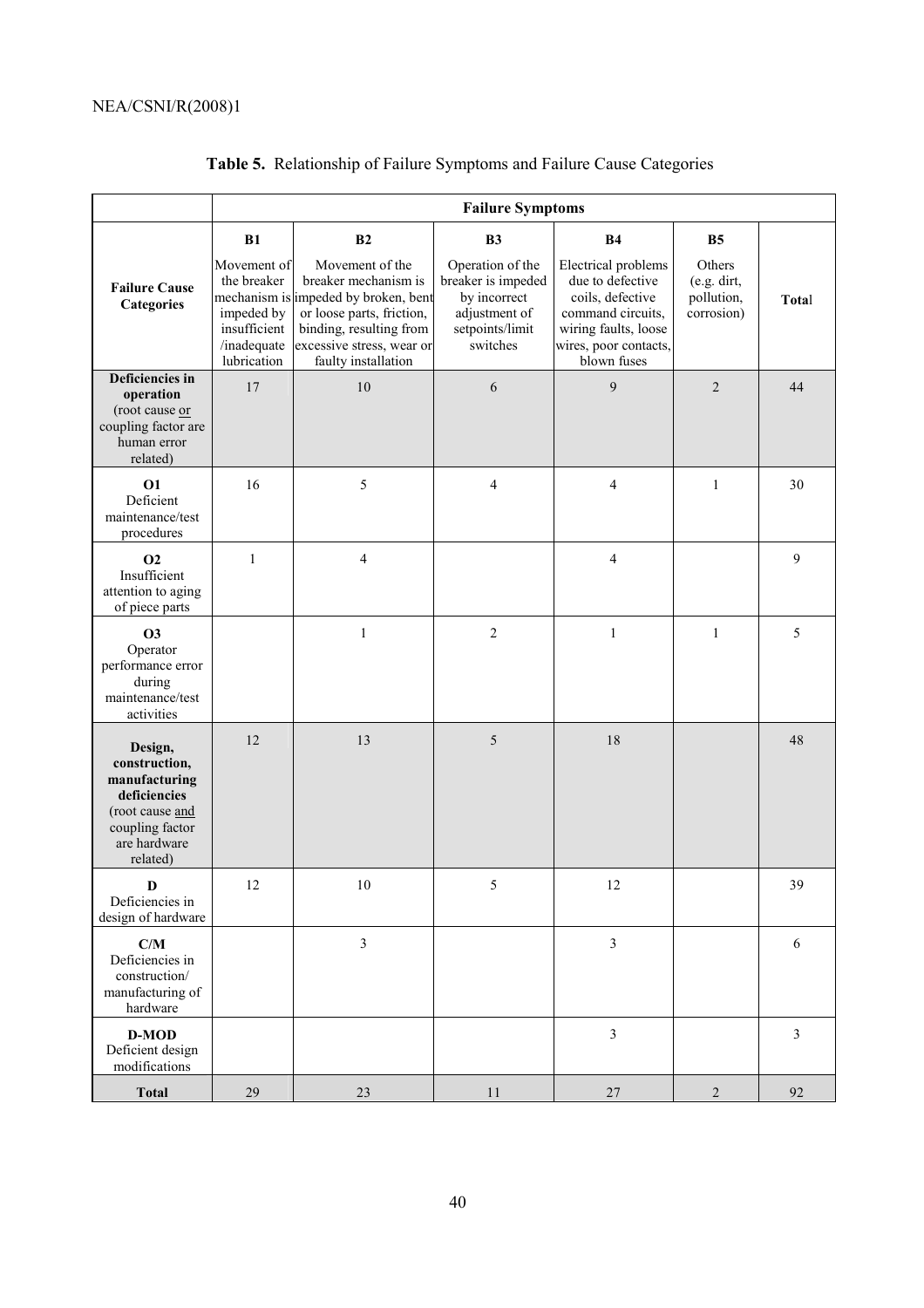The following observations are made from Table 5:

#### *7.5.1 Failure cause categories*

Deficiencies in operation are cause of 48% of the failures, mainly due to cause category  $O1$ , "Deficient maintenance procedures". Yet, there is also a significant contribution from category O2, "Insufficient attention to ageing of piece parts". Seven of the nine events in this category were demand events, two occurred in tests during operation. They all led to complete failure of at least one component of the exposed population, seven of them led to multiple complete failures. The last two observations justify the introduction of O2 as a separate category.

The other 52% of failure causes are design, construction and manufacturing deficiencies, mainly due to failure cause category D, "Deficiencies in design of hardware".

#### *7.5.2 Failure symptom categories*

B1. "Movement of the breaker mechanism is impeded by insufficient/inadequate lubrication" is the dominant failure symptom category, accounting for nearly one third of the failure symptom categories. More than half of the lubrication problems are caused by deficiencies in operation, in many cases by inadequately long intervals for replacing lubricants. However, the share of problems caused by design deficiencies is nearly as high; this is surprising, it results from specification of unsuitable lubricants by the manufacturer.

B2. "Movement of the breaker mechanism is impeded by broken, bent or loose parts, friction, binding, resulting from excessive stress, wear or faulty installation" accounts for one quarter of the failure symptom categories, with "mechanical wear" being the dominant contribution. More than half of the problems are caused by design and manufacturing/construction problems. The remaining ones are caused by deficient maintenance procedures and by insufficient attention to aging of piece parts.

B3. "Operation of the breaker is impeded by incorrect adjustment of setpoints or limit switches" accounts for twelve percent of the failure symptom categories. The highest contribution is from "Deficiency in design of hardware", followed by "Deficient procedures for maintenance and/or testing" and "Operator performance error during maintenance/test activities".

B4: This category comprises electrical problems due to defective coils, defective command circuits, wiring faults, loose wires, poor contacts and spurious signals. Together they make up twenty-nine percent of the failure symptom categories. Dominant contributions are from defective coils and defective command circuits. The events in this category are mostly caused by deficiencies in design, construction and manufacturing. For defective command circuits there is also a significant contribution from deficient design modifications.

B5: Others. This category comprises various symptoms, like dirt, corrosion, pollution.

#### *7.5.3 Human error involvement*

- Human action involvement is high: "Deficiencies in operation", accounts for 48% of the failure cause categories. For all human performance related events improvements or additions to procedures, mostly for testing and maintenance, have been taken by the licensees.
- Procedures and maintenance related corrective actions have been taken for 54% of the hardware related failure cause categories, suggesting that the licensees believed that recurrence of the reported events could efficiently be made more unlikely by improved procedures and practices, mostly for maintenance.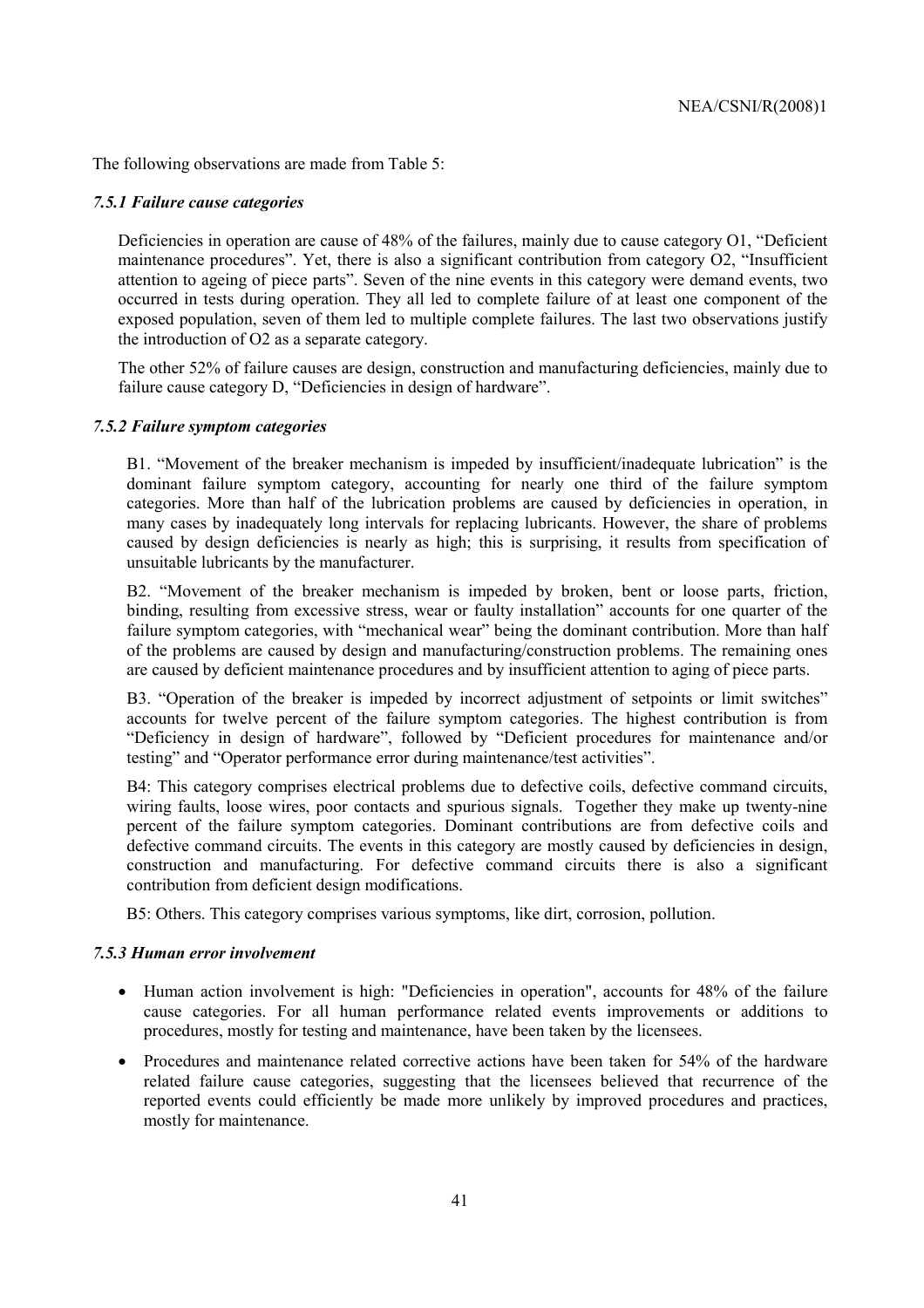- Only 24% of the events have both been caused by hardware problems and been corrected by hardware related measures. Changing practices may be a working and low-cost alternative in many cases, even for purely hardware related failures, so this low share is not surprising.
- A general remark is in order here: There are events for which a clear-cut distinction between human a aspects and hardware failure aspects is difficult. This is illustrated by the following example: Specification of adequate maintenance procedures including maintenance intervals is part of the maintainability design of any technical component. If non-compliance by the maintenance organization with such specifications causes a failure there clearly is human error involvement. If failures occur despite the observance by the operator of maintenance specifications the cause of such failures would be viewed as hardware related design error, because, for example, the progression of mechanical wear or the suitability of a lubricant had been misjudged by the designer. Finally, there is the situation that a plant has been in operation for an extended period of time, like most of the plants included in the ICDE data collection, but the operator has failed to adapt maintenance procedures to operating experience that suggests more stringent standards. Events falling in the categories "Deficiencies in design, construction, maintenance" but with procedure related corrective actions could have resulted from such situations. Unfortunately, most event descriptions related to such situations do not explain why the plant operator believed that hardware problems could be corrected by procedure related corrective actions, and whether such actions were effective.

#### *7.5.4 Technical fault aspects*

In 32% of the failure events, movement of the breaker mechanism is impeded by insufficient/inadequate lubrication, more than half of them affecting the latching mechanism. This suggests that improvements in the maintenance practices should be concentrated upon checking the status of lubrication more regularly.

In another 25% of the failure events movement of the breaker mechanism is impeded by wear, broken, bent or loose parts, friction, binding, resulting from excessive stress, or faulty installation. Mechanical wear is the dominant failure mechanism in this failure symptom/manifestation category. Wear mostly affected the latching mechanism, coils and relays. Besides deficient maintenance/test procedures and practices, insufficient attention to aging of piece parts also contributes significantly to this failure symptom/manifestation.

Various electrical problems, like defective coils and command circuits, wiring faults, loose wires, poor contacts, blown fuses account for 29% and adjustment problems of set points and limit switches for 12% of the failure events.

#### **7.6 Complete CCFs**

Based on the exposed population, there are six complete CCFs. Three of them involve two components. Three, six and sixteen components are involved in one of the three remaining cases each. Regarding the phenomena involved, two were caused by mechanical binding, one by a defective command circuit, one by a short circuit caused by maintenance work, one by failure to correctly adjust contacts, and one by a blown fuse. Depending on the modelling approach used, the latter can be viewed as residual CCF or as dependent failure. Four complete CCFs were hardware related, two involved human error. Half of the complete CCF events were "Failure to remain closed (spurious operation)".

With the (whole) observed population as basis, there are only two complete CCFs, one double and one sixteen-fold CCF, caused by defective command circuit and, respectively, by mechanical binding.

No further conclusions on frequencies of symptoms and causes for complete CCFs can be drawn due to the small number of events.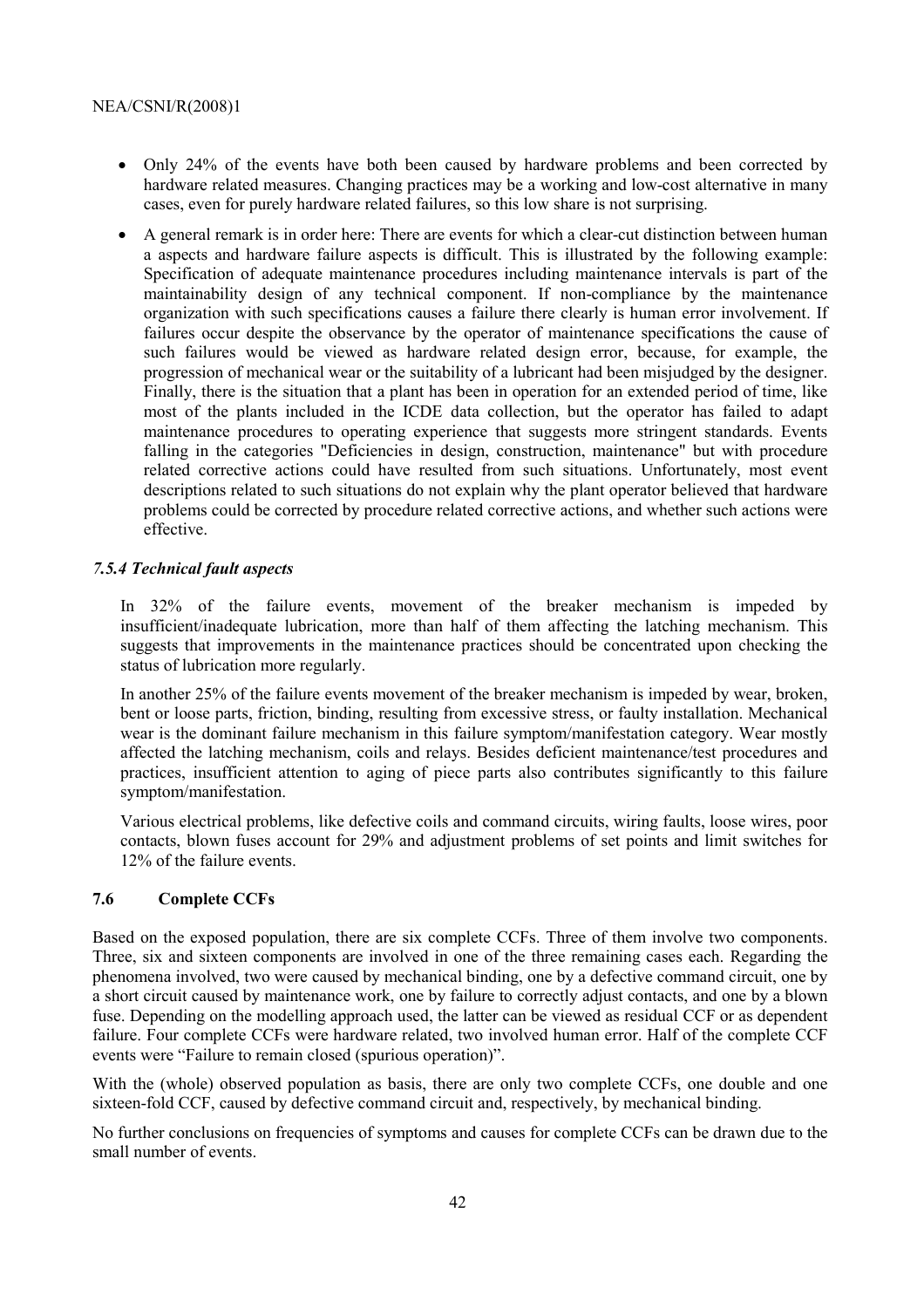#### **8. SUMMARY AND CONCLUSIONS**

Organizations from Canada, Finland, France, Germany, Spain, Sweden, United Kingdom and the United States contributed with CCF data of circuit breakers to this data exchange. One-hundred and four (104) ICDE events were reported from Nuclear Power Plants in these countries.

Ninety-two (92) of the 104 reported ICDE events were reviewed in more detail in Sections 6 and 7 of this report with respect to impact of failure, failure causes, failure symptoms and failure mechanism. All events classified with time factor or shared-cause factor "low" were screened out from this analysis to concentrate the effort to the most likely dependent failures.

Thirty-one of the ninety-two ICDE events retained for detailed analysis involve two or more completely failed components (the ICDE failure grades are incipient, degraded and completely failed).

In six events all components of the exposed population failed. Among these were three events involving double redundancy, and one event each involving redundancies of multiplicity three, six and sixteen. The small size of the sample does not permit corroborated conclusions regarding the effectiveness of higher redundancy for prevention of common-cause failures.

The most frequently occurring failure mode of circuit breakers was "failure to close".

Three failure symptoms/manifestations were identified as dominant in the data:

- Movement of the breaker mechanism is impeded by insufficient/inadequate lubrication, more than half of them affecting the latching mechanism. This suggests that improvements in the maintenance practices should be concentrated upon checking the status of lubrication more regularly.
- Movement of the breaker mechanism is impeded by wear, broken, bent or loose parts, friction, binding, resulting from excessive stress, or faulty installation. Mechanical wear is the dominant failure mechanism in this failure symptom/ manifestation category. Wear mostly affected the latching mechanism, coils and relays. Besides deficient maintenance/test procedures and practices, insufficient attention to aging of piece parts also contributes significantly to this category.
- Various electrical problems, like defective coils and command circuits, wiring faults, loose wires, poor contacts, blown fuses. Defective coils and defective command circuits are the dominant failure mechanisms in this category. The events are mostly caused by deficiencies in design, construction and manufacturing.

Deficiencies in operation contributed to 48% of the failure causes, mainly due to failure cause category "Deficient maintenance procedures/practices", which was involved in 33% of the failure causes. In many cases, test and maintenance intervals were too long to detect the failure mechanism before multiple components were affected. The fact that about one third of the failures were detected only when the component was demanded to work suggests that testing practices/techniques may not always have been capable of detecting some of the failure mechanisms during their development.

The other 52% of failure causes were design, construction, manufacturing deficiencies, mainly due to failure cause category "Deficiencies in design of hardware". Most of these failures were caused by mechanical wear.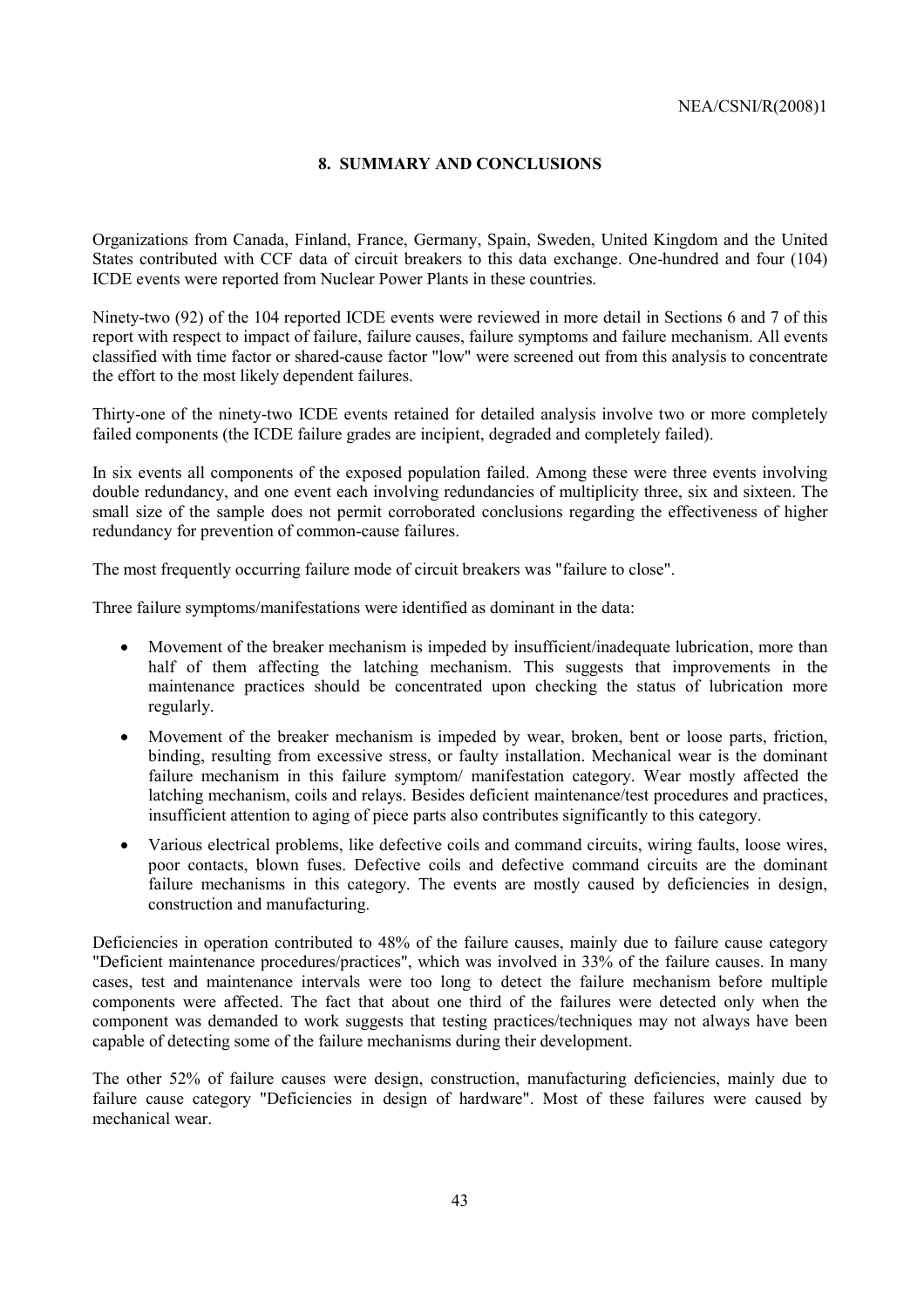Procedures and maintenance related corrective actions have been taken by the utilities in consequence of 63% of the ICDE events, although deficient procedures and maintenance activities were involved in only 33% of the events. This suggests that the operators thought that improved procedures and maintenance rules would be an effective and efficient defense, even against hardware related failures. One example is failures due to the specification of an unsuitable lubricant by the manufacturer, which were corrected by the specification of a different lubricant, but also by improved maintenance/test procedures and practices.

The high share of the procedure and maintenance related corrective actions underlines the paramount importance of continued reviews and improvements of existing maintenance and operating procedures and practices in order to enhance the plant-specific CCF defense.